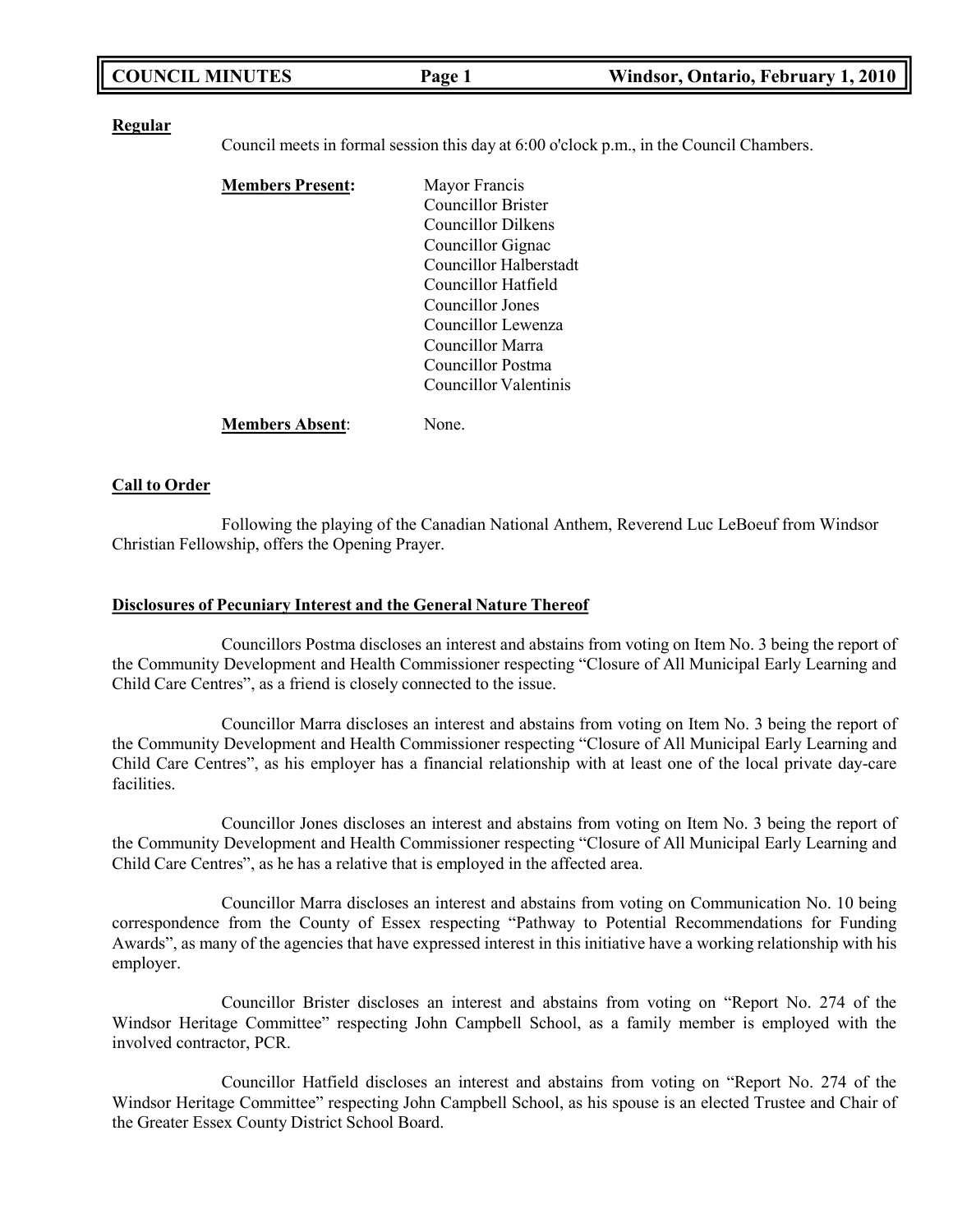## **COUNCIL MINUTES Page 2 February 1, 2010**

#### **Minutes**

Moved by Councillor Hatfield, seconded by Councillor Jones, That the Minutes of the regular meeting of Council held January 25, 2010, **BE ADOPTED**

as presented.

Carried.

### **Notice of Proclamations**

Knights of Columbus Council 1453 Week - February  $1 - 6$ , 2010 Black History Month – February 2010

### **Committee of the Whole**

Moved by Councillor Lewenza, seconded by Councillor Marra,

That Council do now rise and move into Committee of the Whole with the Mayor presiding for the purpose of dealing with:

- (a) communication items;
- (b) consent agenda;
- (c) hearing requests for deferrals or referrals of any items of business;
- (d) hearing presentations and delegations;
- (e) consideration of business items;
- (f) consideration of Committee reports:
	- (i) **Report of Special In-Camera Meeting or other Committee as may be held prior to Council** (if scheduled); and
	- (ii) **Report of the Special In-Camera Meeting (Session 2)** held January 18, 2010; and
	- (iii) **Report No. 274 of the Windsor Heritage Committee** of its meeting held January 13, 2010
- (g) consideration of by-laws 24-2010 through 26-2010 (inclusive).
- Carried.

## **Communications**

Moved by Councillor Postma, seconded by Councillor Valentinis,

**M42–2010** That the following Communication Items 1 to 21 inclusive, as set forth in the Council Agenda **BE REFERRED** as noted, and further, that the minutes of the Transit Windsor Board of Directors (public and in camera) and Windsor Chartabus Inc., all held January 20, 2010 **BE ADOPTED**:

| <b>Item</b>    | From                           | <b>Description</b>                                                                                                                                                                                                                                                 |
|----------------|--------------------------------|--------------------------------------------------------------------------------------------------------------------------------------------------------------------------------------------------------------------------------------------------------------------|
|                |                                | New Parliamentary Assistants to Help Drive Forward on Priorities                                                                                                                                                                                                   |
|                | Office of the Premier          | Note & File<br><b>GP2010</b>                                                                                                                                                                                                                                       |
| $\overline{2}$ | Ministry of the<br>Environment | Draft Regulation to Support the Development and Implementation of<br>Source Protection Plans Under the Clean Water Act, 2006<br><b>City Engineer</b><br><b>Manager of Environmental Services</b><br><b>Windsor Utilities Commission</b><br>Note & File<br>EI/10108 |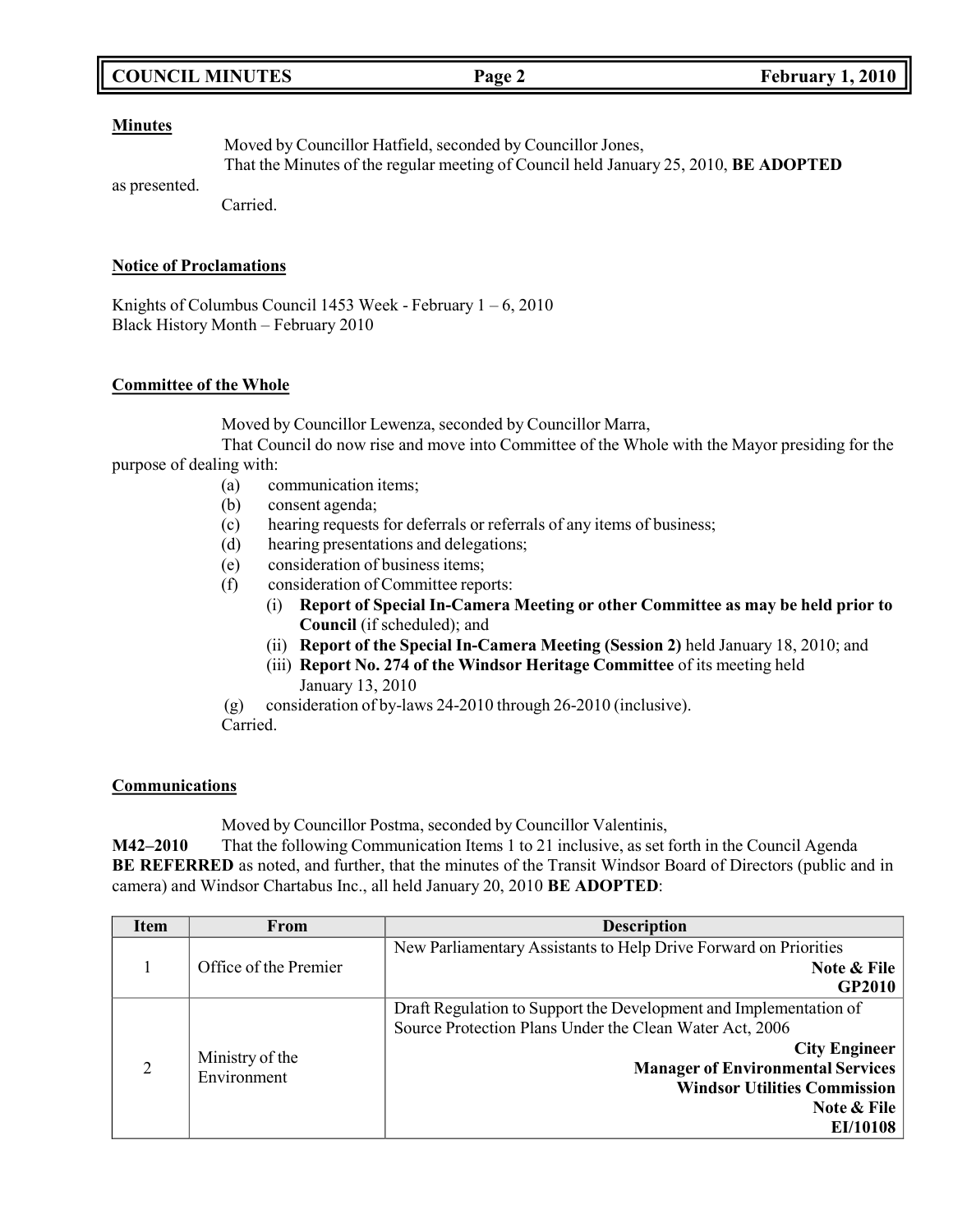**COUNCIL MINUTES Page 3 February 1, 2010**

|                               | Ministry of the                                                                                                                                                                                                                                                                 | Certificate of Approval - Municipal and Private Sewage Works -<br><b>Construct Sanitary Sewers on County Road 42</b><br><b>City Engineer</b>                                                                                                                                                              |
|-------------------------------|---------------------------------------------------------------------------------------------------------------------------------------------------------------------------------------------------------------------------------------------------------------------------------|-----------------------------------------------------------------------------------------------------------------------------------------------------------------------------------------------------------------------------------------------------------------------------------------------------------|
| $\mathfrak{Z}$<br>Environment | <b>Manager of Environmental Services</b><br>Note & File<br><b>SW2010</b>                                                                                                                                                                                                        |                                                                                                                                                                                                                                                                                                           |
| $\overline{4}$                | Ministry of the<br>Environment                                                                                                                                                                                                                                                  | Certificate of Approval - Municipal and Private Sewage Works -<br>Construct Storm Sewers on Monmouth Road, Walker Road, and<br>Wyandotte Street East, as well as the replacement of Combined Sewers<br>on Monmouth Road, Tuscarora Street, Walker Road, Wyandotte Place<br>East and Wyandotte Street East |
|                               |                                                                                                                                                                                                                                                                                 | <b>Manager of Environmental Services</b><br>Note & File<br><b>SW2010</b>                                                                                                                                                                                                                                  |
|                               | Decision/Order of the Board regarding the appeal of The Corporation of<br>the Town of LaSalle, Anna Lynn Meloche, and Nancy Pancheshan, under<br>the Planning Act, R.S.O. 1990 for a big box commercial development on<br>lands located at Sprucewood Avenue and Matchette Road |                                                                                                                                                                                                                                                                                                           |
| 5                             | Ontario Municipal Board<br>(OMB)                                                                                                                                                                                                                                                | <b>City Planner</b><br><b>Chief Building Official &amp; Executive Director of Building</b>                                                                                                                                                                                                                |
|                               |                                                                                                                                                                                                                                                                                 | <b>City Solicitor</b><br><b>Zoning Clerk</b>                                                                                                                                                                                                                                                              |
|                               |                                                                                                                                                                                                                                                                                 | Note & File<br>ZO2010                                                                                                                                                                                                                                                                                     |
| 6                             | Association of<br>Municipalities of Ontario                                                                                                                                                                                                                                     | AMO Pays Out Gas Tax Fund Interest<br>Chief Financial Officer & City Treasurer<br><b>General Manager, Transit Windsor</b><br><b>MMA2010</b>                                                                                                                                                               |
| $\boldsymbol{7}$              | Association of<br>Municipalities of Ontario                                                                                                                                                                                                                                     | One-stop Services for those Seeking Employment Ontario Services<br>Community Development & Health Commissioner<br><b>MMA2010</b>                                                                                                                                                                          |
| 8                             | Association of<br>Municipalities of Ontario                                                                                                                                                                                                                                     | Government Releases Draft Regulations on Source Protection Plan<br><b>Contents and Process</b><br><b>City Engineer</b><br><b>WUC</b><br><b>MMA2010</b>                                                                                                                                                    |
| 9                             | Waste Diversion Ontario<br>$-$ Continuous<br>Improvement Fund                                                                                                                                                                                                                   | \$19-million in special Blue Box program funding now available to<br>municipalities for 2010 Priority Projects<br><b>City Engineer</b><br><b>Manager of Environmental Services</b><br><b>GM2010</b>                                                                                                       |
| 10                            | Corporation of the County<br>of Essex                                                                                                                                                                                                                                           | Pathway to Potential Recommendations for Funding Awards<br><b>Community Development &amp; Health Commissioner</b><br>Note & File<br>SS/10488                                                                                                                                                              |
| 11                            | Workforce<br>WindsorEssex; and<br>Pathway to Potential                                                                                                                                                                                                                          | Second Career "Made in Windsor Essex" Solution<br>Note & File<br>SS/10488                                                                                                                                                                                                                                 |
| 12                            | Windsor-Sarnia Labour<br>Market Monitor                                                                                                                                                                                                                                         | An Overview of the Economic Region 570, Ranging from Windsor to<br>Sarnia<br>Note & File<br><b>MC2010</b>                                                                                                                                                                                                 |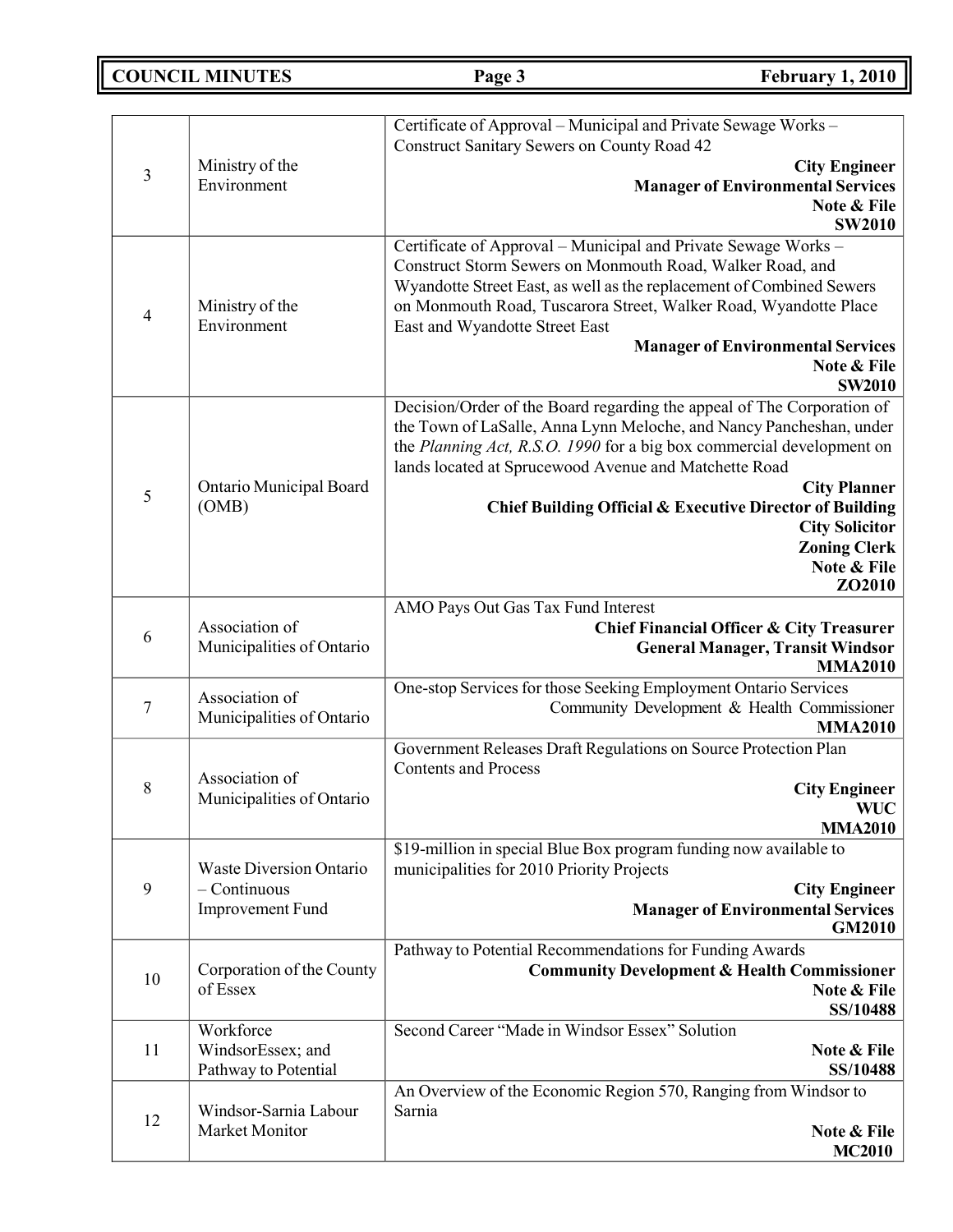## **COUNCIL MINUTES Page 4 February 1, 2010**

| 13 | Transit Windsor Board of<br>Directors                | Minutes of the Transit Windsor Board of Directors meetings held January<br>20, 2010 and the minutes of the Windsor Chartabus Inc. meeting held<br>January 20, 2010<br><b>TO BE ADOPTED</b><br><b>MB2010</b>  |
|----|------------------------------------------------------|--------------------------------------------------------------------------------------------------------------------------------------------------------------------------------------------------------------|
| 14 | Secretary/Treasurer<br>Committee of Adjustment       | Consent Authority Agenda Record Hearing to be held on Wednesday,<br>February 10, 2010, Council Chambers, 3rd Floor, Windsor City Hall, 350<br>City Hall Square West, Windsor<br>Note & File<br><b>ZC2010</b> |
| 15 | City Engineer                                        | Ojibway Nature Centre RInC Project<br>Note & File<br>SR/10566                                                                                                                                                |
| 16 | Service Delivery Review<br><b>Steering Committee</b> | Minutes of meeting held January 4, 2010 ( <i>previously distributed</i> for<br>members of Council only) (copy available upon request)<br>Note & File<br><b>MB2010</b>                                        |
| 17 | Windsor-Essex County<br><b>Environment Committee</b> | Minutes of meeting held January 7, 2010 ( <i>previously distributed</i> for<br>members of Council only) (copy available upon request)<br>Note & File<br><b>MB2010</b>                                        |
| 18 | Audit Committee                                      | Minutes of meeting held January 13, 2010 ( <i>previously distributed</i> for<br>members of Council only) (copy available upon request)<br>Note & File<br><b>MB2010</b>                                       |
| 19 | Windsor Heritage<br>Committee                        | Minutes of meeting held January 13, 2010 ( <i>previously distributed</i> for<br>members of Council only) (copy available upon request)<br>Note & File<br><b>MB2010</b>                                       |
| 20 | Multi-Residential<br>Taxpayers Committee             | Minutes of meeting held January 15, 2010 ( <i>previously distributed</i> for<br>members of Council only) (copy available upon request)<br>Note & File<br><b>MB2010</b>                                       |
| 21 | Windsor Tunnel<br>Commission                         | Minutes of meeting held December 14, 2009 ( <i>previously distributed</i> for<br>members of Council only) (copy available upon request)<br>Note & File<br><b>MB2010</b>                                      |

Carried.

Councillor Marra discloses an interest and abstains from voting on Communication No. 10.

## **Consent Agenda**

Moved by Councillor Brister, seconded by Councillor Dilkens,

That the following Consent Agenda and the recommendations contained in the administrative reports **BE APPROVED** as amended:

Item 1 A New By-law to Provide for Protection of Highways in Windsor

- Item 2 Site Plan Application SPC-019/09; R-003/09 Wissam Kamouni 3295-3315 Dougall Avenue
- Item 4 Elected Officials Tax-Free Allowance
- Item 5 Vacant Land Lawn Maintenance Expenses
- Item 6 Chemical Requirements 2010 LRWRP & LRPCP

Carried.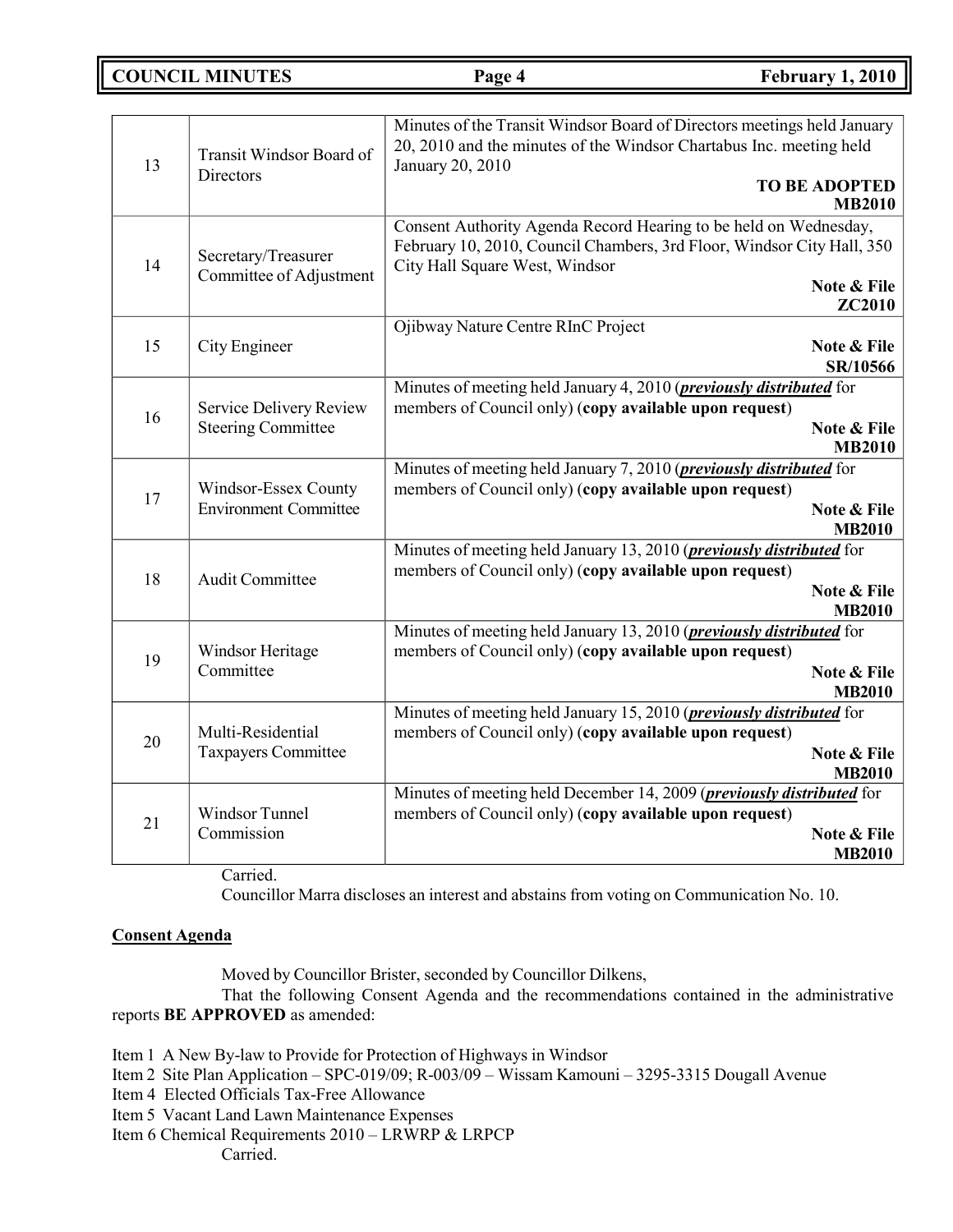## **Deferrals and/or Referrals and Withdrawals**

- **Item 7 - Integrity Commissioner – Annual Report** as Earl Basse, Integrity Commissioner was in attendance at the February 1, 2010 meeting but had to leave in order to tend to a personal matter, City Council agrees to defer consideration of this matter to a future meeting date.
- **Windsor Heritage Committee Report No. 274** at the request of Penny Allen, Superintendent of Business and Treasurer, Greater Essex County District School Board, this matter is being deferred to the Council meeting of Monday, February 8, 2010, as one of their delegations is unable to appear at the February 1, 2010 meeting.

Moved by Councillor Lewenza, seconded by Councillor Marra,

**M43-2010** That Report **No. 274 of the Windsor Heritage Committee** of its meeting held January 13, 2010

**BE DEFERRED** to the February 8, 2010 meeting of Council to allow for all interested parties to be in attendance. Carried.

Councillors Brister and Hatfield disclose an interest and abstain from voting on this matter.

MB2010

## **Item 3 Closure of All Municipal Early Learning and Child Care Centres**

## **Marion Overholt, Solicitor, Legal Assistance of Windsor**

Marion Overholt, Solicitor, Legal Assistance of Windsor, appears before Council to express support for the request of the County of Essex to defer the report of the Community Development and Health Commissioner respecting the "Closure of All Municipal Early Learning and Child Care Centres", as it is imperative that a comprehensive consultation process be undertaken with the community, County Council, parents and staff of the affected child care centres.

Moved by Councillor Lewenza, seconded by Councillor Hatfield,

That the report of the Community Development and Health Commissioner dated January 18, 2010 respecting "Closure of All Municipal Early Learning and Child Care Centres" BE DEFERRED to allow for a stakeholders meeting to be scheduled as soon as possible with the community, County Council, the school boards, parents and staff of the affected child care centres, as well as representatives of the provincial government and leaders of the opposition parties.

> The motion is put and is <u>lost</u>. Aye votes: Councillors Lewenza and Hatfield. Nay votes: Councillors Brister, Halberstadt, Gignac, Valentinis and Dilkens. Councillors Postma, Jones and Marra disclose an interest and abstain from voting on this matter.

## **Presentations & Delegations:**

## **PRESENTATIONS:**

## **DELEGATIONS**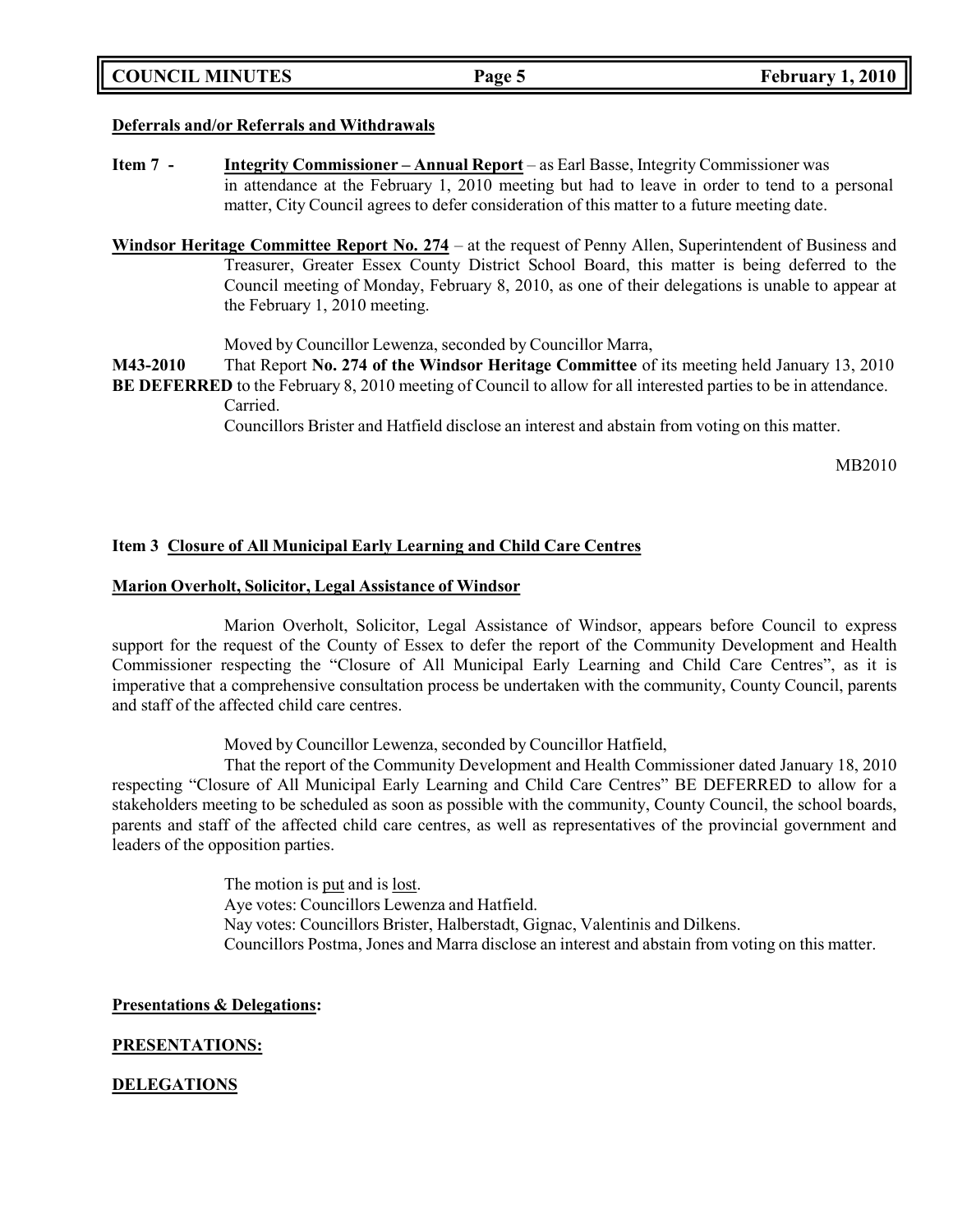## **COUNCIL MINUTES Page 6 February 1, 2010**

## **Closure of All Municipal Early Learning and Child Care Centres**

### **Ronna Warsh, Community Development & Health Commissioner**

Ronna Warsh, Community Development & Health Commissioner, appears before Council to provide an overview of the child care system and the city's role, what the current pressures are and why they are making the recommendation to close their directly operated child care centres, standards, how parents access child care, challenges in the non-profit and private centres, the cost of child care, the impact of full day learning, nonprofit and private child care centre vacancy statistics, funding reinvestment, and concludes by making the commitment that if council approves the recommendation to close the city operated child care centres, they will work with the excellent community partners to help each family find quality child care.

#### **Katheryne Schulz, Ontario Coalition for Better Child Care**

Katheryne Schulz, Ontario Coalition for Better Child Care**,** appears before Council to oppose the administrative recommendation to close all seven municipal Early Learning and Child Care Centres and two satellite programs, as the closures would only be a temporary quick fix solution, and that consultation on this crisis is required as a starting point, with an examination of all possible options.

### **Martha Friendly, Childcare Resource and Research Unit**

Martha Friendly, Childcare Resource and Research Unit**,** appears before Council to oppose the administrative recommendation to close all seven municipal Early Learning and Child Care Centres and two satellite programs, as the closures would only be a temporary quick fix solution, and that the matter should at least be deferred to allow for consultation on this crisis as a starting point, with an examination of all possible options.

## **Wendy Hopkins, Private Non-Profit Childcare Centres**

Wendy Hopkins, Private Non-Profit Childcare Centres**,** appears before Council to state that if Council approves the administrative recommendation to close all seven municipal Early Learning and Child Care Centres and two satellite programs, there would be options for those affected parents, as there are licensed operators that can provide this service, at a greater benefit to the taxpayers.

## **Jean Fox, President, CUPE Local 543**

Jean Fox, President, CUPE Local 543**,** appears before Council to oppose the administrative recommendation to close all seven municipal Early Learning and Child Care Centres and two satellite programs, as the closures would only be a temporary quick fix solution, and that consultation on this crisis is required, especially with the union, with an examination of all possible options, as the report as presented has too many unanswered questions.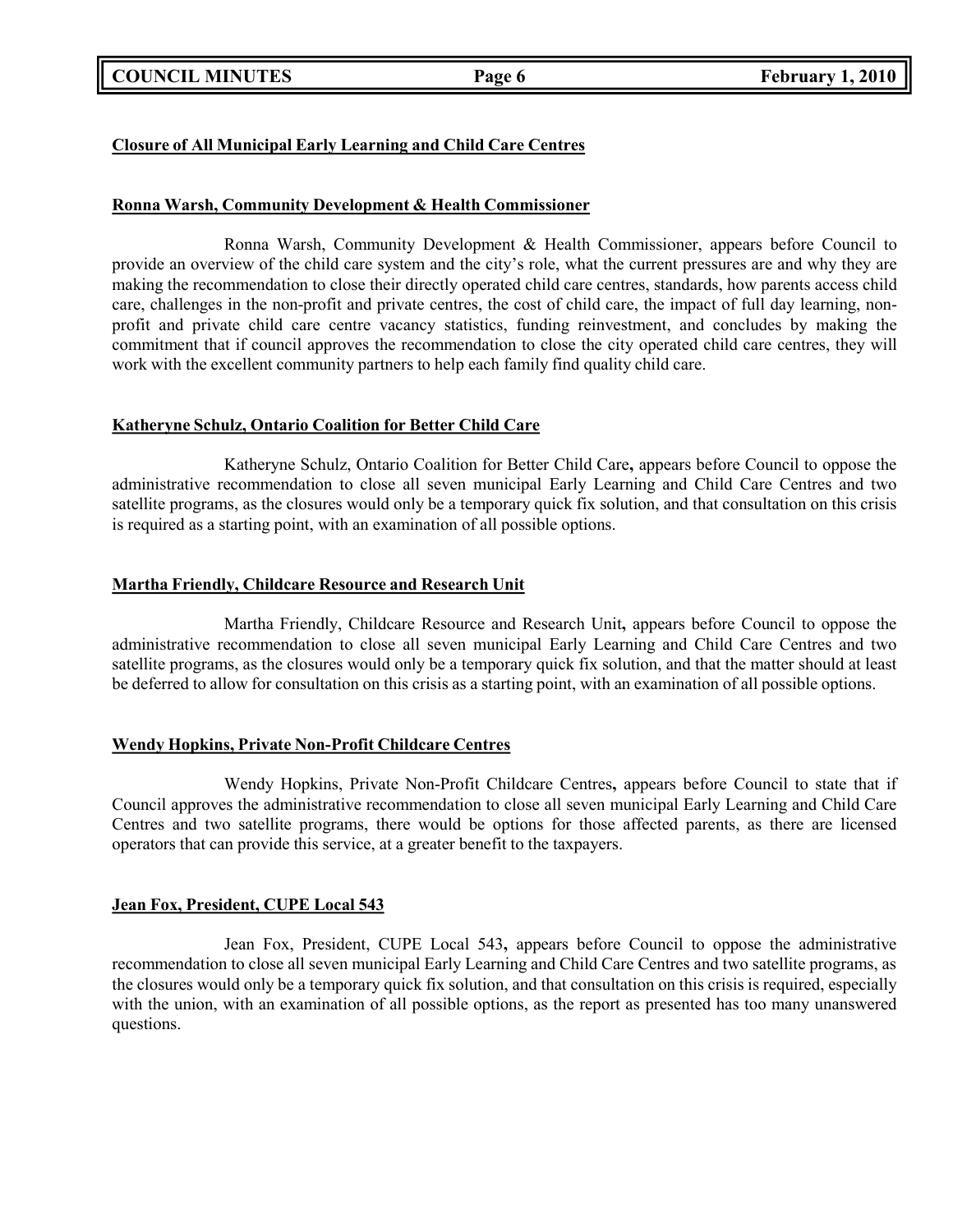**COUNCIL MINUTES Page 7 February 1, 2010**

## **Teresa Fracas, Chief Steward, CUPE Local 543, and Sheryl Lynn Wooods, Jefferson Day Care Centre Customer**

Teresa Fracas, Chief Steward, CUPE Local 543**,** appears before Council, along with Sheryl Lynn Woods whose son is cared for at the Jefferson Day Care Centre, to state opposition to the administrative recommendation to close all seven municipal Early Learning and Child Care Centres and two satellite programs, as the closures would only be a temporary quick fix solution, and that consultation on this crisis is required as a starting point, with an examination of all possible options, and conclude by stating that children with special needs would be negatively impacted, as it is a challenge to find a facility that provides care for those with special needs, and provide examples of Jefferson Day Care which provides such beneficial services such as sign language, and ideal hours of operation.

### **Sue Markham, President, CUPW Local 500 and Dave Hodgins, CUPW member**

Sue Markham, President, CUPW Local 500 and Dave Hodgins, CUPW member**,** appear before Council to oppose the administrative recommendation to close all seven municipal Early Learning and Child Care Centres and two satellite programs, as the closures would only be a temporary quick fix solution, and that consultation on this crisis is required as a starting point, with an examination of all possible options, stating that the city centres provide excellent and flexible services with extended hours and thus a benefit to the community.

Mayor Francis leaves the meeting at 7:05 o'clock p.m., and Councillor Dilkens assumes the Chair.

## **Dino Chiodo, President, Windsor & District Labour Council; and Sandra Dominato, Chair – Women's Committee**

Dino Chiodo, President, Windsor & District Labour Council; and Sandra Dominato, Chair – Women's Committee, appear before Council to oppose the administrative recommendation to close all seven municipal Early Learning and Child Care Centres and two satellite programs, as the closures would only be a temporary quick fix solution, and that consultation on this crisis is required as a starting point, with an examination of all possible options, and that this consultation include the County and the Province of Ontario, and conclude by stating that a lack of adequate child care is often a barrier for employment.

Mayor Francis returns to the meeting at 7:12 o'clock p.m., and Councillor Dilkens returns to his seat at the Council table.

#### **Jaime Mifflin, Ward 2 resident**

Jaime Mifflin, Ward 2 resident**,** appears before Council to oppose the administrative recommendation to close all seven municipal Early Learning and Child Care Centres and two satellite programs, as the closures would only be a temporary quick fix solution, and that consultation on this crisis is required as a starting point, with an examination of all possible options, and concludes by stating that his son attends the College Avenue Centre, and the service provided is excellent, and gives examples of how staff assisted his son, and suggests that it would be a detriment to remove children from familiar surroundings.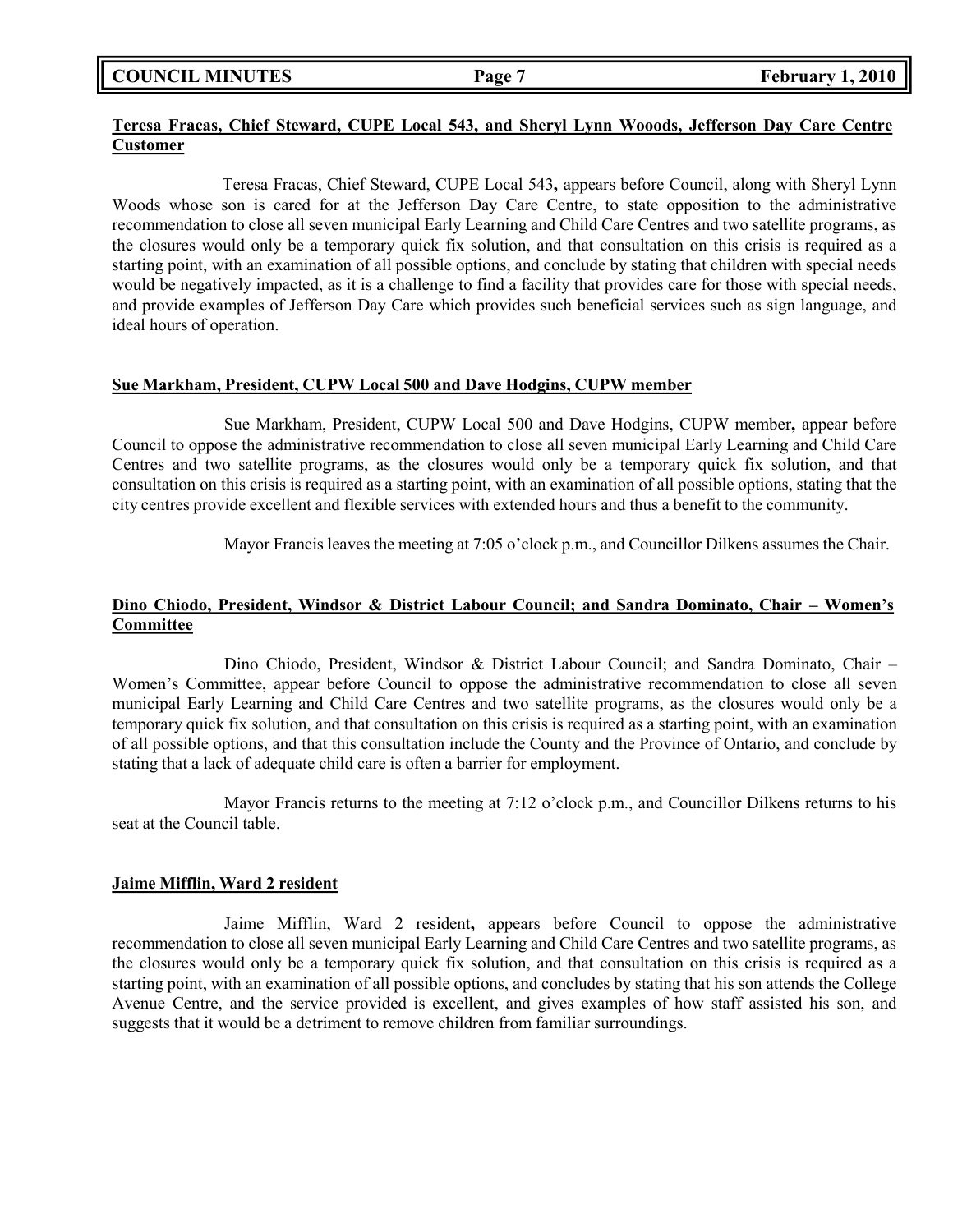## **COUNCIL MINUTES Page 8 February 1, 2010**

#### **Mark Donlon, Executive Director, Children First**

Mark Donlon, Executive Director, Children First, appears before Council to provide an overview of the services provided by Children First, especially in the area of special needs, and that this service has been available to the community since 2001, regardless of which day-care a child belongs to.

## **Marion Overholt, Solicitor, Legal Assistance of Windsor**

Marion Overholt, Solicitor, Legal Assistance of Windsor**,** appears before Council to oppose the administrative recommendation to close all seven municipal Early Learning and Child Care Centres and two satellite programs, as the closures would only be a temporary quick fix solution, and that consultation on this crisis is vital, along with an examination of all possible options, and that this matter should not be rushed as collaboration is needed.

## **Dave Taylor, Scott Cipkar and Susan Holloway, parents**

Dave Taylor, Scott Cipkar and Susan Holloway, parents**,** appear before Council to oppose the administrative recommendation to close all seven municipal Early Learning and Child Care Centres and two satellite programs, as the closures would only be a temporary quick fix solution, and that consultation (especially with the County of Essex) on this crisis is required as a starting point, with an examination of all possible options, and that this matter should not be handled in a rushed manner.

### **Anna Angelidis, Executive Director, CAW Child Care**

Anna Angelidis, Executive Director, CAW Child Care**,** appears before Council to provide an overview of "CAW Child Care" program, and that given the implementation of full day kindergarten, it is important that the Province be lobbied for more funding in this area.

#### **Linda Edwards, Executive Director, St. Mary's Family Learning Centre**

Linda Edwards, Executive Director, St. Mary's Family Learning Centre**,** appears before Council to provide a brief overview of "St. Mary's Family Learning Centre", and concludes by suggesting that all early learning services need to forge new partnerships, as all facilities will be impacted if the city centres are closed.

#### **Patti Strople, representing ECEs**

Patti Strople, representing ECEs*,* appears before Council to oppose the administrative recommendation to close all seven municipal Early Learning and Child Care Centres and two satellite programs, as the closures would only be a temporary quick fix solution, and that consultation on this crisis is required as a starting point, with an examination of all possible options, especially in conjunction with the Province.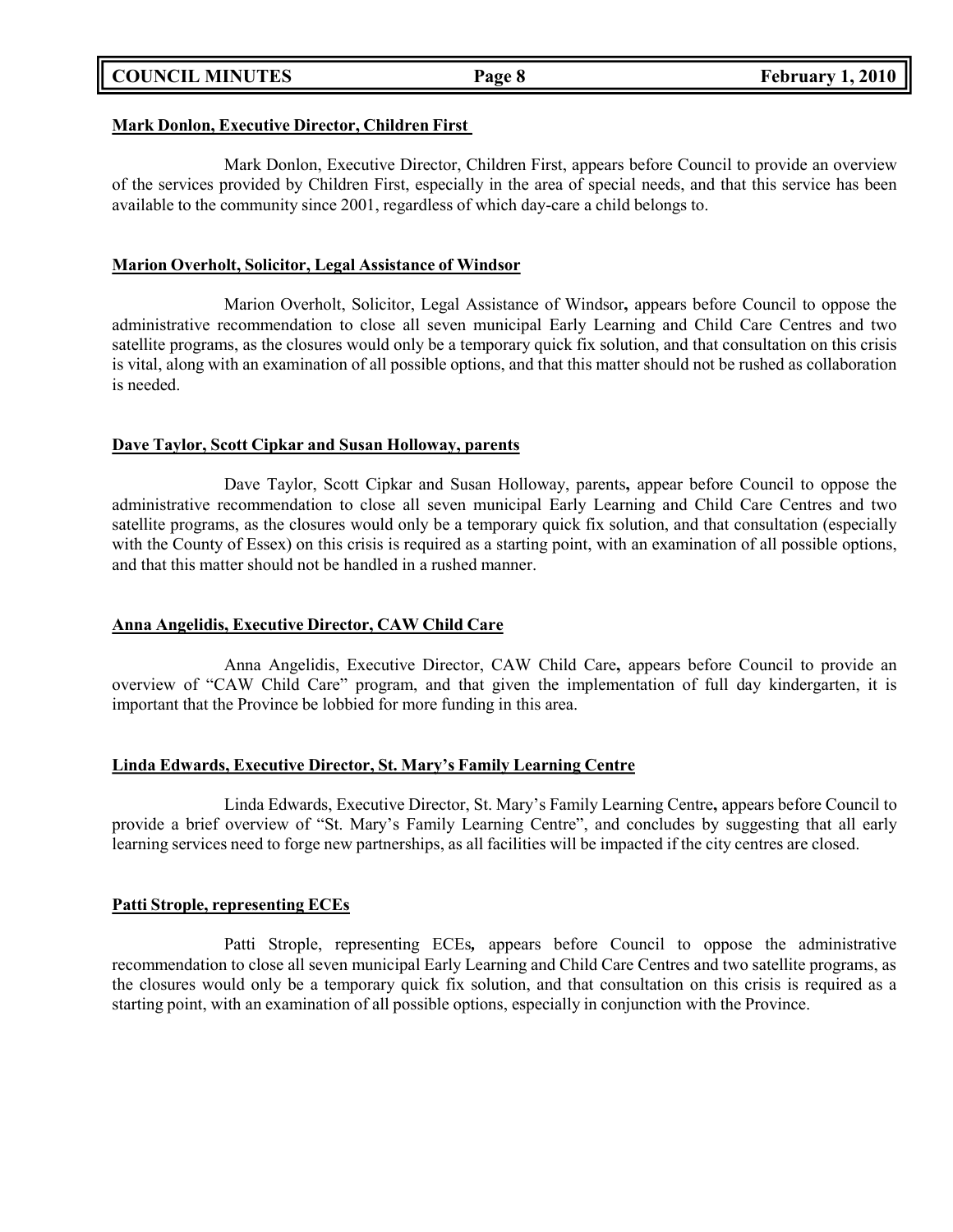**COUNCIL MINUTES Page 9 February 1, 2010**

## **Brajendra Singh, parent of child who attends College Avenue Childcare Centre**

Brajendra Singh, parent of an autistic child who attends College Avenue Childcare Centre**,** appears before Council to oppose the administrative recommendation to close all seven municipal Early Learning and Child Care Centres and two satellite programs, as the closures would only be a temporary quick fix solution, and that consultation on this crisis is required as a starting point, with an examination of all possible options, and concludes by providing an account of his personal difficulties in finding a centre that could care for his child, and expresses gratitude to the staff at College Avenue Centre who have provided his son with excellent child care service.

## **Cathy Meloche, ECE – College Avenue Childcare Centre**

Cathy Meloche, ECE – College Avenue Childcare Centre**,** appears before Council to oppose the administrative recommendation to close all seven municipal Early Learning and Child Care Centres and two satellite programs, as the closures would only be a temporary quick fix solution, and that consultation on this crisis is required as a starting point, with an examination of all possible options, and concludes by suggesting that it is important to maintain the city childcare centres, which are situated along transit lines and therefore are of benefit to the many families that are on assistance.

## **Crystal Valley, parent of child who attends Jefferson Avenue Childcare Centre**

Crystal Valley, parent of child who attends Jefferson Avenue Childcare Centre**,** appears before Council to oppose the administrative recommendation to close all seven municipal Early Learning and Child Care Centres and two satellite programs, as the closures would only be a temporary quick fix solution, and that consultation on this crisis is required as a starting point, with an examination of all possible options, and concludes by suggesting that closure would have a detrimental effect on the children who would be impacted by such a traumatic change to their routine.

## **Leah Hills & Bethann Meloche, Best Starts Committee**

Leah Hills & Bethann Meloche, Best Starts Committee**,** appear before Council to support the administrative recommendation to close all seven municipal Early Learning and Child Care Centres and two satellite programs, as there are many service providers in the community that can provide this service and are licensed under the *Day Nurseries Act*, and suggest that all displaced children can be accommodated accordingly.

## **Elaine Whitmore, representing John McGivney Centre**

Elaine Whitmore, representing John McGivney Centre, appears before Council and is available for questions in relation to the administrative recommendation to close all seven municipal Early Learning and Child Care Centres and two satellite programs.

## **Cheryl Sprague, Executive Director, Delta Chi**

Cheryl Sprague, Executive Director, Delta Chi**,** appears before Council to support the administrative recommendation to close all seven municipal Early Learning and Child Care Centres and two satellite programs, in the sense that there are facilities such as Delta Chi, that can accommodate all displaced children, and that the quality of care would not be jeopardized in any way.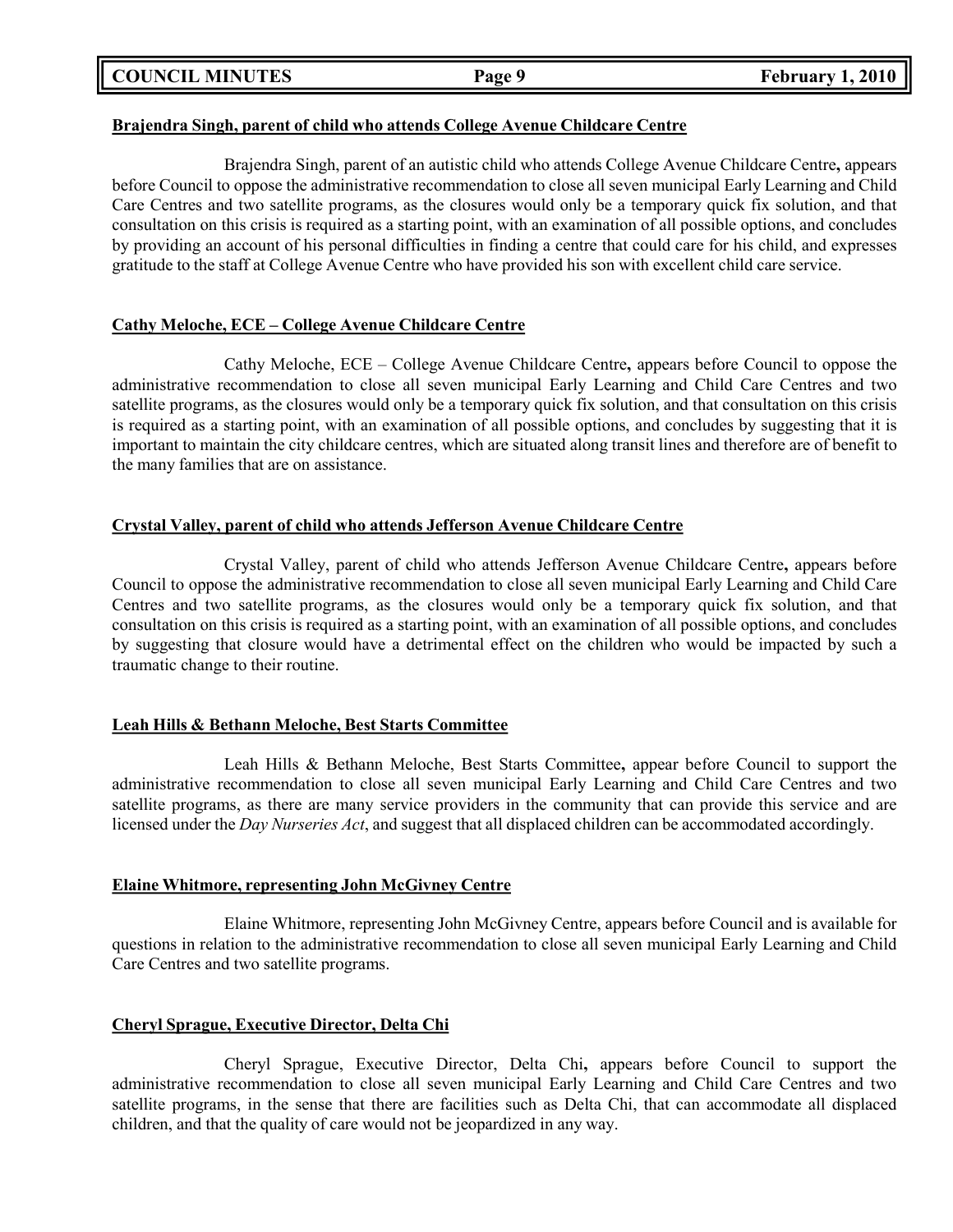### **Kyla Norwood, Ward 1 resident, and Liz Cipkar**

Kyla Norwood, Ward 1 resident, and Liz Cipkar, appear before Council to oppose the administrative recommendation to close all seven municipal Early Learning and Child Care Centres and two satellite programs, stating that there is value to having municipally operated day-care centres, as those centres have built-in accountability mechanisms.

Mayor Francis leaves the meeting at 8:05 o'clock p.m., and Councillor Dilkens assumes the Chair.

## **Linda Hill, ECE Professional**

Linda Hill, ECE Professional**,** appears before Council to oppose the administrative recommendation to close all seven municipal Early Learning and Child Care Centres and two satellite programs, as the closures would only be a temporary quick fix solution, and that consultation on this crisis is required as a starting point, with an examination of all possible options.

## **Kay Holmes, Executive Director, ABC Nurseries**

Mayor Francis returns to the meeting at 8:17 o'clock p.m., and Councillor Dilkens returns to his seat at the Council table.

Kay Holmes, Executive Director, ABC Nurseries**,** appears before Council to express support for the administrative recommendation to close all seven municipal Early Learning and Child Care Centres and two satellite programs, stating that there are plenty of qualified alternatives, such as ABC Nurseries, and concludes by suggesting that municipal centres are overpriced and should not be subsidized by taxpayer dollars.

## **Vivian Stajdohar, Executive Assistant, Latchkey Daycare and Learning Centre**

Vivian Stajdohar, Executive Assistant, Latchkey Daycare and Learning Centre**,** appears before Council to express support for the administrative recommendation to close all seven municipal Early Learning and Child Care Centres and two satellite programs, stating that there are plenty of qualified alternatives, such as the Latchkey Daycare and Learning Centre, which has dedicated and competent staff.

## **Frank Favot, Ward 2 resident**

Frank Favot, Ward 2 resident**,** appears before Council to express caution in terms of the debate regarding the proposed closure of all seven municipal Early Learning and Child Care Centres and two satellite programs, reminding everyone that there are differences between profit based versus not for profit centres.

## **Kimberly Parent, parent**

Kimberly Parent, parent**,** appears before Council to express opposition for the administrative recommendation to close all seven municipal Early Learning and Child Care Centres and two satellite programs, stating that the centres have played an important and reliable role for parents in the community.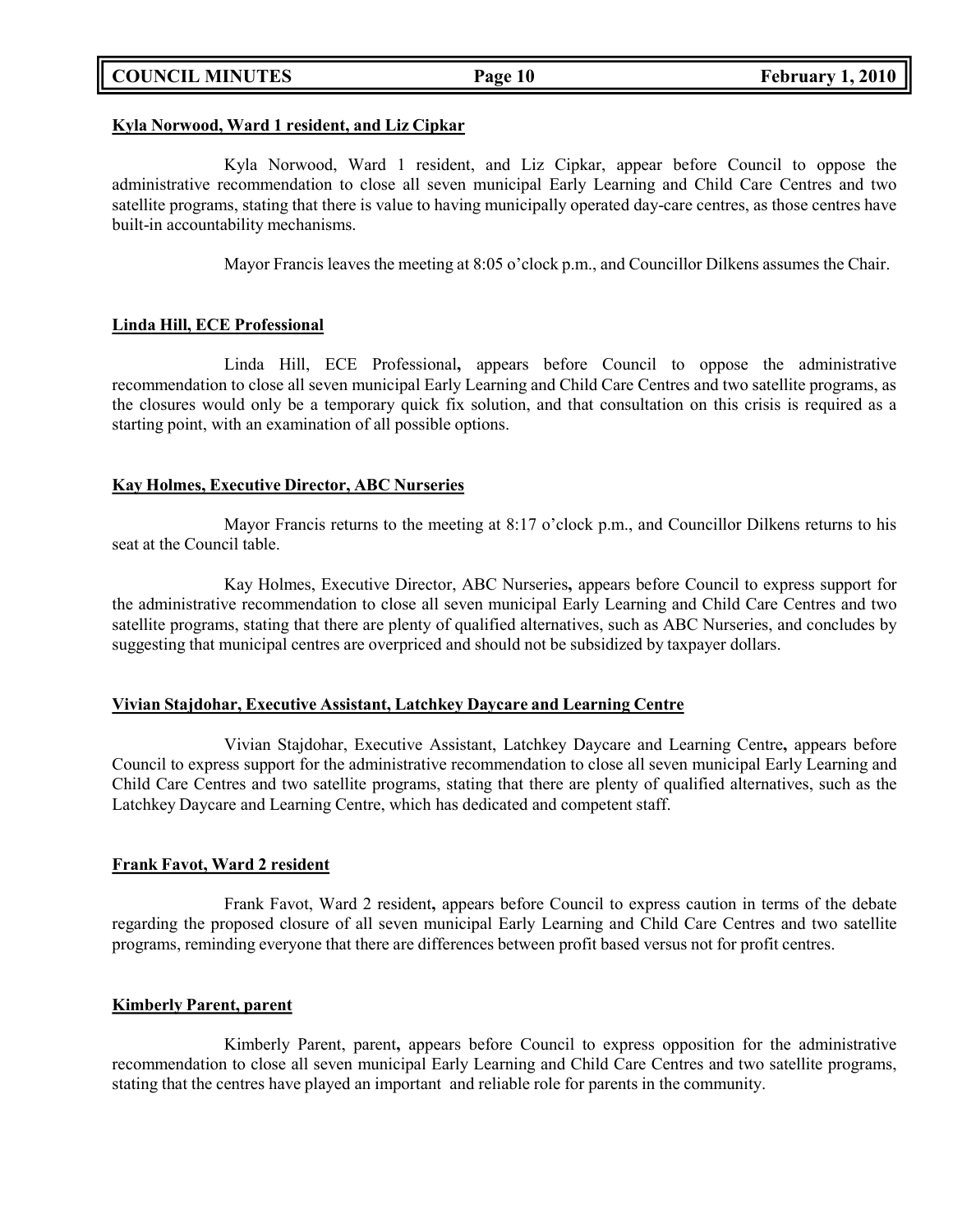#### **Ernie Lamont, Ward 4 resident**

Ernie Lamont, Ward 4 resident**,** appears before Council to state that when considering whether or not to close all seven municipal Early Learning and Child Care Centres and two satellite programs, a study of options should be considered first in terms of marketing and advertising initiatives that could help pay for services in place of taxpayer dollars.

### **Mike Longmore, Ward 4 resident**

Mike Longmore, Ward 4 resident, appears before Council to oppose the administrative recommendation to close all seven municipal Early Learning and Child Care Centres and two satellite programs, as the closures would only be a temporary quick fix solution, and that consultation on this crisis, as recommended through the deferral request by the County of Essex, would be an ideal starting point, with an examination of all possible options, as private care might leave children that are disabled at a disadvantage in terms of access to proper care.

Chair.

Mayor Francis leaves the meeting at 10:07 o'clock p.m., and Councillor Dilkens assumes the

Mayor Francis returns to the meeting at 10:13 o'clock p.m., and Councillor Dilkens returns to his seat at the Council table.

Moved by Councillor Hatfield, seconded by Councillor Lewenza,

**M44-2010** That in accordance with Section 3.5(b) of the Procedure By-law, the time of the meeting

**BE EXTENDED** beyond 11:00 o'clock p.m., to permit the continuation of the Agenda.

Carried unanimously.

Councillors Postma, Jones and Marra were absent from the meeting when the vote was taken on this matter, as this resolution was presented during discussion of an item in which they disclosed a pecuniary interest.

Moved by Councillor Lewenza, seconded by Councillor Hatfield,

That the report of the Community Development and Health Commissioner dated January 18, 2010 entitled "Closure of All Municipal Early Learning and Child Care Centres" BE DEFERRED for one month to allow for community consultations on the matter.

> The motion is <u>put</u> and is <u>lost</u>. Aye votes: Councillors Lewenza, Hatfield and Dilkens. Nay votes: Councillors Brister, Halberstadt, Gignac and Valentinis. Councillors Postma, Jones and Marra disclose an interest and abstain from voting on this matter.

## **SSC/6751** 3

(For final disposition of this matter, see Clause **CR41/2010** in Schedule "A" attached hereto.)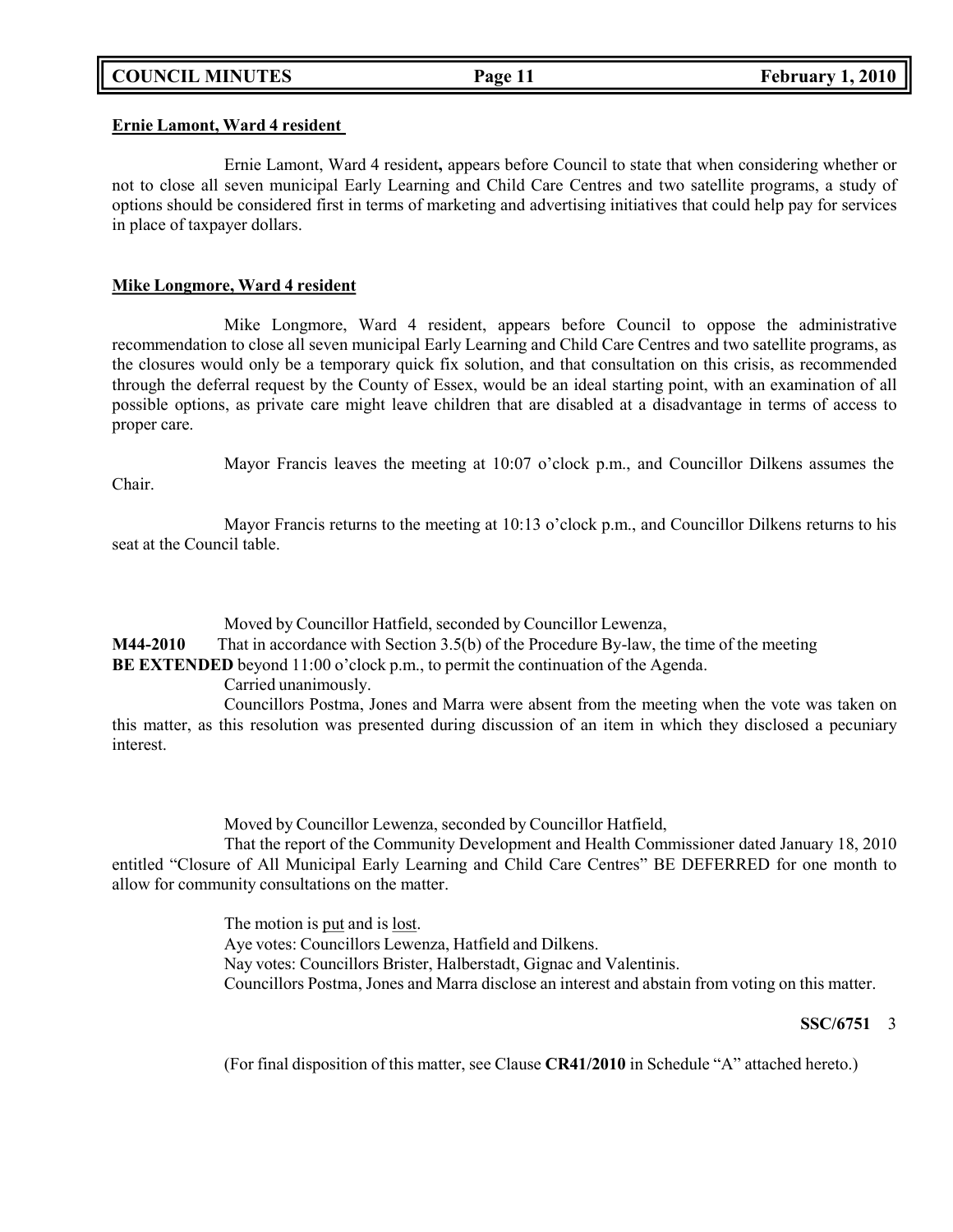## **Regular Business Items (for final disposition of these matters see Schedule "A" attached)**

Item 8 Property Tax Settlements with Federal Interests

## **Consideration of Committee Reports**

Moved by Councillor Hatfield, seconded by Councillor Valentinis, **M45-2010** That the **Report of the special In-camera** meeting held February 1, 2010, **BE ADOPTED** as presented. Carried. Councillor Postma was absent from the meeting when the vote was taken on this matter.

ACO2010

## Moved by Councillor Hatfield, seconded by Councillor Valentinis, **M46-2010** That the **Report of the Special In-Camera Meeting (Session 2)** held January 18, 2010 **BE ADOPTED** as presented. Carried. Councillor Postma was absent from the meeting when the vote was taken on this matter.

ACO2010

## **By-laws**

Moved by Councillor Lewenza, seconded by Councillor Marra, That the following By-laws No. 24-2010 through 26-2010 (inclusive), be introduced and read a first and second time:

- 24-2010 "A BY-LAW TO FURTHER AMEND ZONING BY-LAW NUMBER 8600"
- 25-2010 "A BY-LAW TO PROVIDE FOR THE PROTECTION OF HIGHWAYS IN WINDSOR"
- 26-2010 "A BY-LAW TO CONFIRM THE PROCEEDINGS OF THE COUNCIL OF THE CORPORATION OF THE CITY OF WINDSOR AT ITS MEETING HELD ON THE FIRST DAY OF FEBRUARY, 2010"

Carried. Councillor Postma was absent from the meeting when the vote was taken on this matter.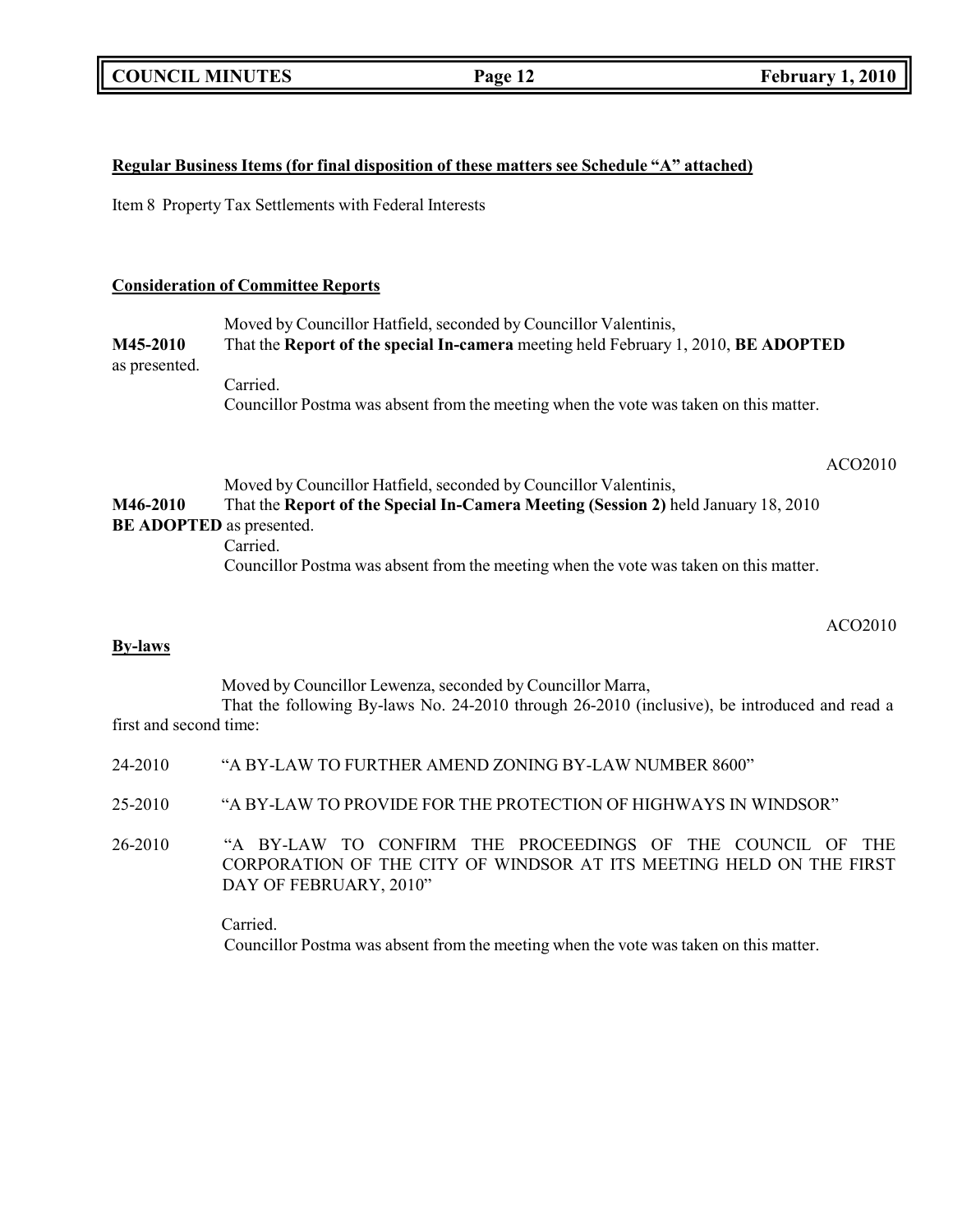| <b>COUNCIL MINUTES</b> |  |
|------------------------|--|
|                        |  |

Moved by Councillor Halberstadt, seconded by Councillor Valentinis,

That the Committee of the Whole does now rise and report to Council respecting the business items considered by the Committee:

- **1) Communication Items (as presented)**
- **2) Consent Agenda (as amended)**
- **3) Items Deferred**
- **Items Referred**
- **4) Consideration of the Balance of Business Items (see Schedule "A")**
- **5) Committee Reports (as amended)**
- **6) By-laws given first and second readings (as presented)**

Carried.

Councillor Postma was absent from the meeting when the vote was taken on this matter.

## **Notices of Motion**

None presented.

## **Third Reading of By-laws**

Moved by Councillor Brister, seconded by Councillor Dilkens,

That the following By-laws No. 24-2010 through 26-2010 (inclusive), having been read a first and second time be now read a third time and finally passed and that the Mayor and Clerk **BE AUTHORIZED** to sign and seal the same notwithstanding any contrary provision of the Council.

Carried.

Councillor Postma was absent from the meeting when the vote was taken on this matter.

## **Petitions**

Moved by Councillor Hatfield, seconded by Councillor Lewenza,

**M47-2010** That the petitions presented to Council by members of the community opposing the closure of all City of Windsor Child Care Centres **BE RECEIVED** by the Clerk, and the Clerk **BE DIRECTED** to forward the petition to the Community Development and Health Commissioner for information.

Carried.

Councillor Postma was absent from the meeting when the vote was taken on this matter.

ACO/10546

## **Council Questions**

Moved by Councillor Hatfield, seconded by Councillor Jones,

**M48-2010** That the Council Questions arising from the previous meeting of Council and listed by the Clerk **BE NOW CONSIDERED** for purposes of discussion, and further, that the Administration **BE DIRECTED** to proceed with the necessary actions to respond to the Council Questions consistent with Council's instructions.

Carried.

Councillor Postma was absent from the meeting when the vote was taken on this matter.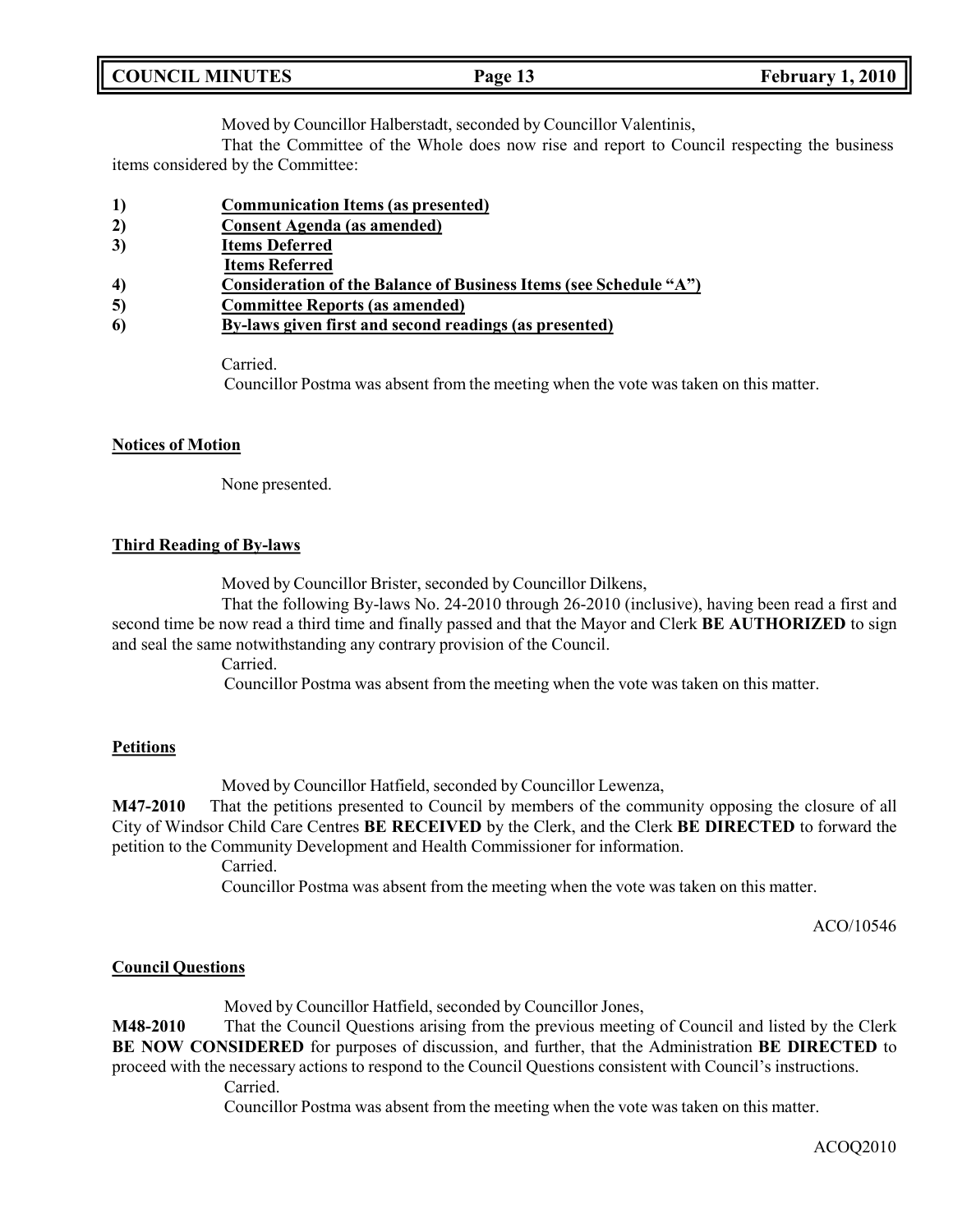## **COUNCIL MINUTES Page 14 February 1, 2010**

#### **PROPOSED IN-CAMERA AGENDA FOR FEBRUARY 8, 2010**

Moved by Councillor Lewenza, seconded by Councillor Marra,

**M49-2010** That the following proposed In Camera Agenda for February 8, 2010 **BE APPROVED**:

| Item No. | Subject                                                                                   | - Pursuant to Municipal Act,<br>2001, as amended |
|----------|-------------------------------------------------------------------------------------------|--------------------------------------------------|
| 1.       | Personal matter $-$ about an identifiable individual(s) (See<br>also item on open agenda) | 239(2)(b)                                        |
| 2.       | Personal matter – contract                                                                | 239(2)(b)                                        |
| 3.       | Property matter –sale of property                                                         | 239(2)(c)                                        |
| 4.       | Property matter $-$ disposition of property                                               | 239(2)(e)(f)                                     |
| 5.       | Labour negotiations – recycling contract                                                  | 239(2)(d)                                        |
| 6.       | Border Update – update on Legal matters (verbal report as<br>necessary)                   | $239(2)(a)$ , (c), (e) and (f)                   |

and further, that in accordance with By-law 46-2003, the Chief Administrative Officer, in consultation with the Mayor **BE AUTHORIZED** to add matters deemed to be of an urgent or time sensitive nature.

Carried.

Councillor Postma was absent from the meeting when the vote was taken on this matter.

#### **Adjournment**

Moved by Councillor Jones, seconded by Councillor Valentinis, That this Council meeting stand adjourned until the next regular meeting of Council or at the call

of the Mayor.

Carried. Councillor Postma was absent from the meeting when the vote was taken on this matter.

Accordingly, the meeting is adjourned at 11:28 o'clock p.m.

**MAYOR**

#### **CITY CLERK**

## **THIS IS A DRAFT COPY**

### **MANAGER OF COUNCIL/COMMITTEE SERVICES/DEPUTY CLERK**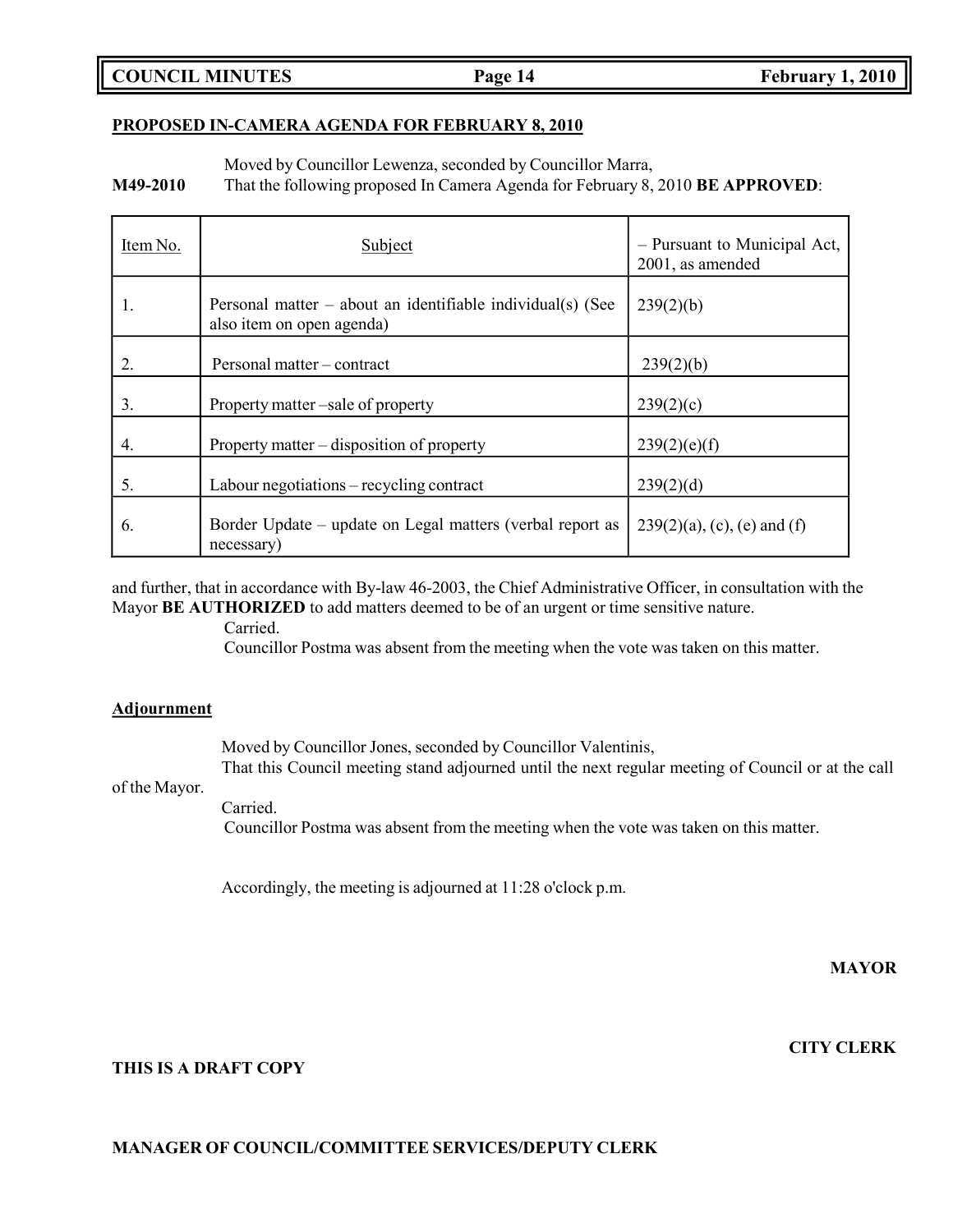## **COUNCIL MINUTES Page 15 February 1, 2010**

Brister Dilkens

### CR47/2010

**I.** That Council **ADOPT** By-law 25-2010 to provide for the protection of highways and other purposes, and

## **II. REPEAL** By-law 25, and

**III. REPEAL** By-law 4923.

Carried.

Report Number **13872 AB2010 C1**

Internal Distribution Public Works [Tony Ruffolo] City Engineer City Solicitor

Brister Dilkens

### CR40/2010

- I That the Site Plan Application by **Dr. WISSAM KAMOUNI** (File No.: SPC-019/09; R-003/09) **BE APPROVED** permitting development in accordance with Map No. SPC-019/09; R-003/09-1A & B (Site Plan & Site data); and Map No. SPC-019/09; R-003/09-3A&B (Elevations);
- II That the owner **ENTER INTO** a site plan control agreement with the Corporation, providing for the following at the expense of the owner, prior to the issuance of a construction permit:
	- (a) Basic Provisions
	- (b) General Provisions
	- (c) Special Provisions

1. Bonding:

| <b>Total</b> | \$<br>21,460.00 |
|--------------|-----------------|
| Lighting     | \$<br>3,000.00  |
| Screening    | \$<br>3,560.00  |
| Curbing      | \$<br>4,900.00  |
| Landscaping  | \$<br>10,000.00 |

- 2. **Amend G-3(4)** In addition to the provisions of Section G-3(4) Landscaping, the owner agrees to provide soft landscaping along the municipal right of way along Dougall Avenue in a manner satisfactory to the Corporation's Landscape Architect;
- 3. **Abandon Redundant Private Drain Connections** The applicant agrees to cut and cap all redundant storm and sanitary connections resulting from the development to the satisfaction of the Corporation's City Engineer;
- 4. That the owner agrees to maintain all refuse and recycling facilities inside the building, at all times;
- 5. **Municipal Address** That prior to the issuance of a construction permit, the owner agrees to have the municipal address assigned by the Planning Department;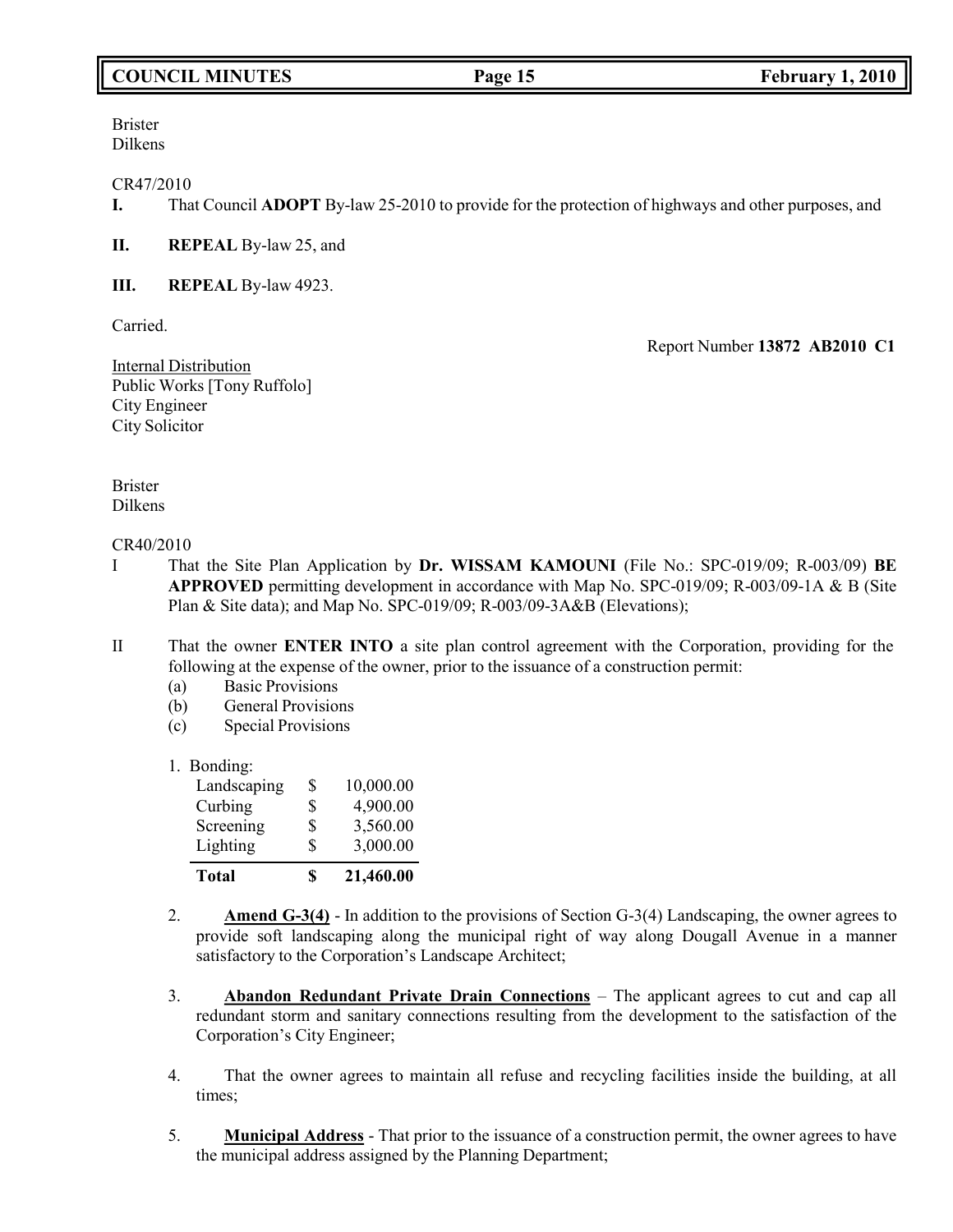|  | <b>COUNCIL MINUTES</b> |
|--|------------------------|
|--|------------------------|

- III That in accordance with By-law 11275, Administration **BE AUTHORIZED** to approve any minor modifications to the approved site plan and elevations;
- IV That the owner agrees to have the lands consolidated by applying to Municpal Property Assessment Corporation (MPAC).

Carried.

Report Number **14486 ZS/10458 C2**

Internal Distribution Planning [Rinkey Singh] City Planner City Solicitor

Brister Gignac

## CR41/2010

THAT Council **APPROVE** the recommendation to close all seven Municipal Early Learning and Child Care Centres and two satellite programs based on the information provided in this report at an annualized cost saving to the Housing and Children's Services budget of \$743,572 for the City and \$317,971 for the County, (and a fiscal 2010 saving of \$266,458 and \$120,656 respectively), and that these closures take place effective September 1, 2010; AND,

THAT the Provincial/Municipal share of \$4,754,142 of child care funding **BE RE-DIRECTED** to the Purchase of Service Centres for additional spaces to offset the elimination of Best Start Funding and the introduction of Full Day Learning for four (4) and five (5) year olds, AND;

THAT temporary funding at an upset limit of \$300,000 related to the placement of 2 temporary full time Employee Relations Assistants (1 for 12 months and 1 for 3 years) **BE APPROVED** and funded from the Budget Stabilization Reserve, to assist with the placement, counselling and job-search assistance of employees served with a lay off notice AND;

THAT six (6) additional counselling and trauma debriefing sessions through our Employee Family Assistance Program **BE PROVIDED** to our employees in 2010 at an additional cost at an upset limit of \$5,500 to **BE FUNDED** from the Budget Stabilization Reserve AND;

THAT the Staff Development budget **BE INCREASED** by an upset limit of \$70,000 to allow all of the Early Learning and Child Care Centre employees an opportunity to complete their internal Computer Proficiency Certificate in addition to a variety of Employee Development workshops and to **BE FUNDED** from the Budget Stabilization Reserve.

THAT the temporary costs incurred prior to the disposition of the city owned facilities (utilities, risk management, etc.) **BE FUNDED** from the Capital Expenditure Reserve fund.

Carried.

Councillors Postma, Jones and Marra disclose an interest and abstain from voting on this matter.

At the request of Councillor Gignac a recorded vote is taken.

RESULTS OF RECORDED VOTE: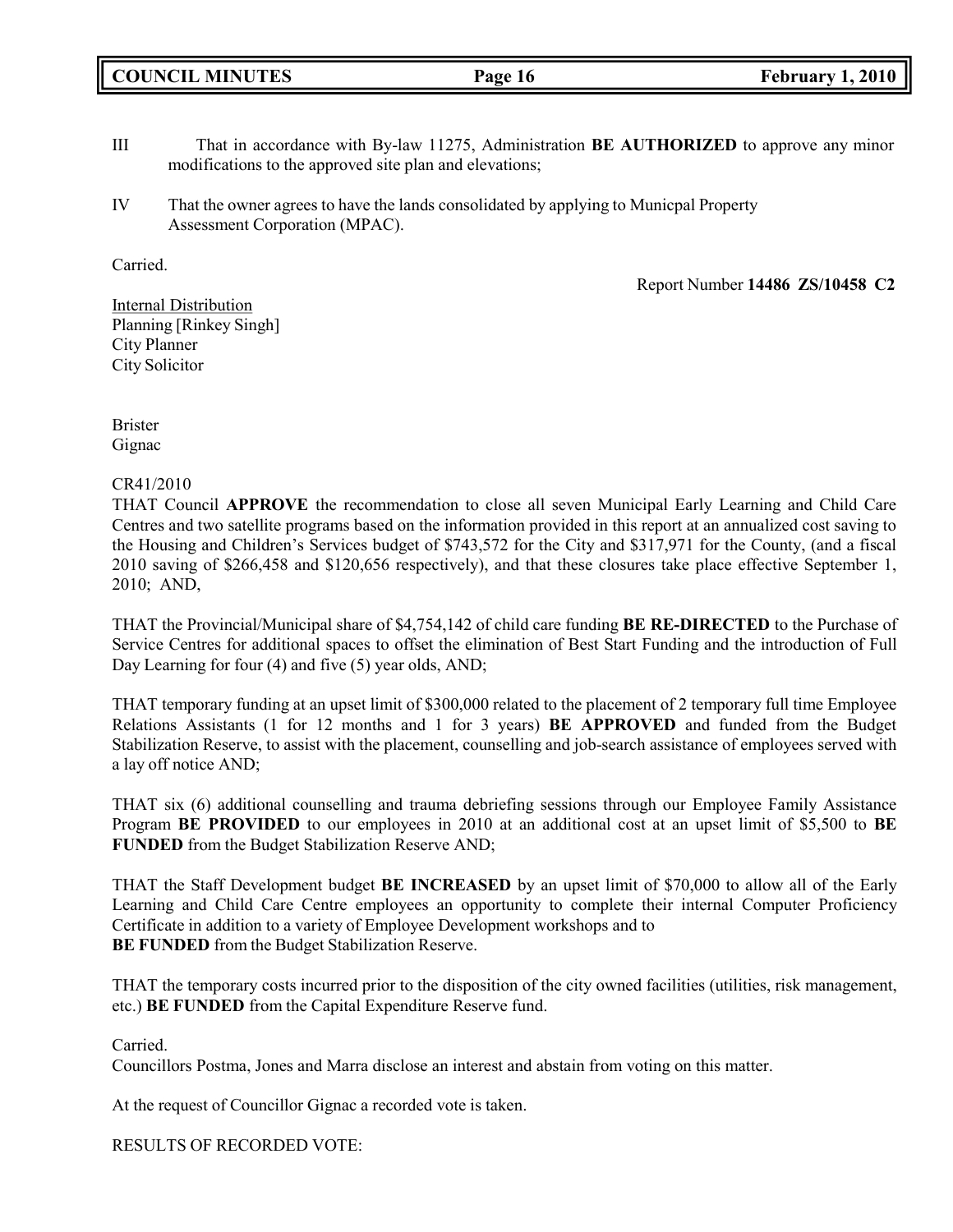| In Favour | Councillors Brister, Gignac, Valentinis, Dilkens and |
|-----------|------------------------------------------------------|
|           | Mayor Francis                                        |
| Opposed   | Councillors Hatfield, Lewenza and Halberstadt        |
| Abstain   | Councillors Postma, Jones and Marra                  |
| Absent    | None                                                 |

### Report Number **14487 SSC/6751 3**

Internal Distribution Community Development and Health Commissioner [Ronna Warsh] Executive Director of Housing and Children's Services Executive Director, Human Resources Executive Director of Parks & Facility Operations Executive-Director of Corporate Facilities and Planning Chief Financial Officer/City Treasurer

Brister Dilkens

CR42/2010

That City Council **REAFFIRM** continuation of the one third tax free allowance for elected officials at the City of Windsor.

Carried.

Report Number **14493 AF2010 C4**

Internal Distribution Finance [Joe Mancina] Chief Financial Officer/City Treasurer City Clerk City Solicitor

Brister Dilkens

CR43/2010

**THAT consistent with normal practice Council** APPROVE **a transfer to account 0122623, of \$89,927.17 from the Capital Expenditure Reserve (Fund 160) to fund the lawn maintenance and grounds upkeep of vacant land owned by the City of Windsor.**

Carried.

Report Number **14474 SR2010 C5**

Internal Distribution Parks [John Miceli] Parks – Nicholas Worr Executive Director of Parks and Facility Operations City Engineer Chief Financial Officer/City Treasurer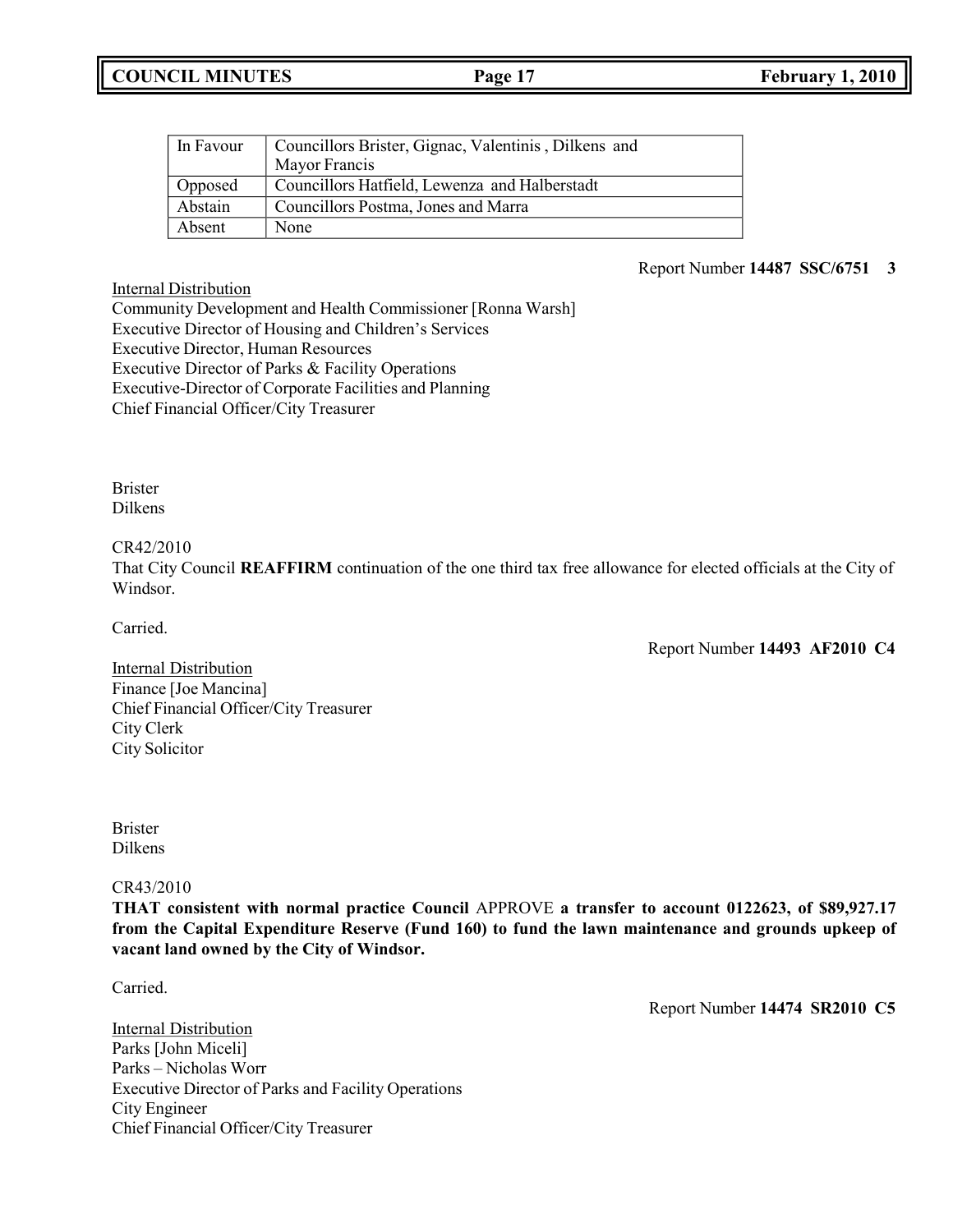## **COUNCIL MINUTES Page 18 February 1, 2010**

Brister Dilkens

## CR44/2010

THAT, in accordance with the requirements of Purchasing By-Law 400-2004, the Purchasing Supervisor **SET UP** contract purchase orders for the supply of the following chemicals:

## (1) CHEMICALS FOR PHOSPHORUS REMOVAL - LRWRP - APPENDIX "A"

That the tender dated November 23, 2009 of General Chemical Performance Products Ltd., 1686 Beaverdams Road, Oakville, Ont., L2V 3Y7 **BE ACCEPTED** to supply 3,000 tonnes (more or less) of aluminium sulphate at the tendered price of \$304.00/tonne to the Lou Romano Water Reclamation Plant as and when required, the estimated expenditure of \$912,000.00 to be charged to Chart Field 001-2130-1790-02942-0174201.

## (2) ANIONIC POLYMER - LRWRP - APPENDIX "B"

That the tender dated November 23, 2009 of Polydyne Inc., P.O. Box 279, 1 Chemical Plant Road, Riceboro, Georgia, USA, 31323 **BE ACCEPTED** to supply 18,000 kg. (more or less) of Clarifloc A-3330 or Clarifloc A-3350, at the tendered price of \$2.796 (CDN)/kg to the Lou Romano Water Reclamation Plant as and when required, the estimated expenditure of \$50,328.00 to be charged to Chart Field 001-2130-1790-02942-0174201.

## (3) CATIONIC POLYMER - LRWRP - APPENDIX "C"

That the tender dated November 23, 2009 of Polydyne Inc., P.O. Box 279, 1 Chemical Plant Road, Riceboro, Georgia, USA, 31323 **BE ACCEPTED** to supply 30,000 kg. (more or less) of clarifloc C-3223, at the tendered price of \$3.309 (CDN)/kg to the Lou Romano Water Reclamation Plant as and when required, the estimated expenditure of \$99,270.00 to be charged to Chart Field 001-2135-1790-02942-0174201.

## (4) DEFOAMER – LRWRP – APPENDIX "D"

That the tender dated November 23, 2009 of Siovation, 1270 Progress Center Ave., Building 200, Lawrenceville, Georgia USA, 30043 **BE ACCEPTED** to supply 100,000 kg (more or less) of TA-5X FG, at the tendered price of \$1.12(CDN)/kg to the Lou Romano Water Reclamation Plant as and when required, the estimated expenditure of \$112,000.00 to be charged to Chart Field 001-2140-1790-02942-0174201.

(5) PHOSPHORIC ACID - LRWRP - APPENDIX "E"

That the tender dated November 23, 2009 of Flochem Ltd., R.R. #7, Stn. Main, Guelph, ON NIH 6J4 **BE ACCEPTED** to supply 60,000 kg (more or less) of phosporic acid at the tendered price of \$1.22/kg to the Lou Romano Water Reclamation Plant as and when required, the estimated expenditure of \$73,200.00 to be charged to Chart Field 001-2140-1790-02942-0174201.

## (6) PHOSPHORUS REMOVAL - LRPCP - APPENDIX "F

That the tender dated November 23, 2009 of General Chemical Performance Products Ltd., 1686 Beaverdams Road, Oakville, Ont., L2V 3Y7 **BE ACCEPTED** to supply 575 tonnes (more or less) of aluminium sulphate at the tendered price of \$304.00/tonne to the Little River Pollution Control Plant as and when required, the estimated expenditure of \$174,800.00 to be charged to Chart Field 001-2130-1790-02942-0174301.

## (7) SLUDGE CONDITIONING - LRPCP - APPENDIX "G"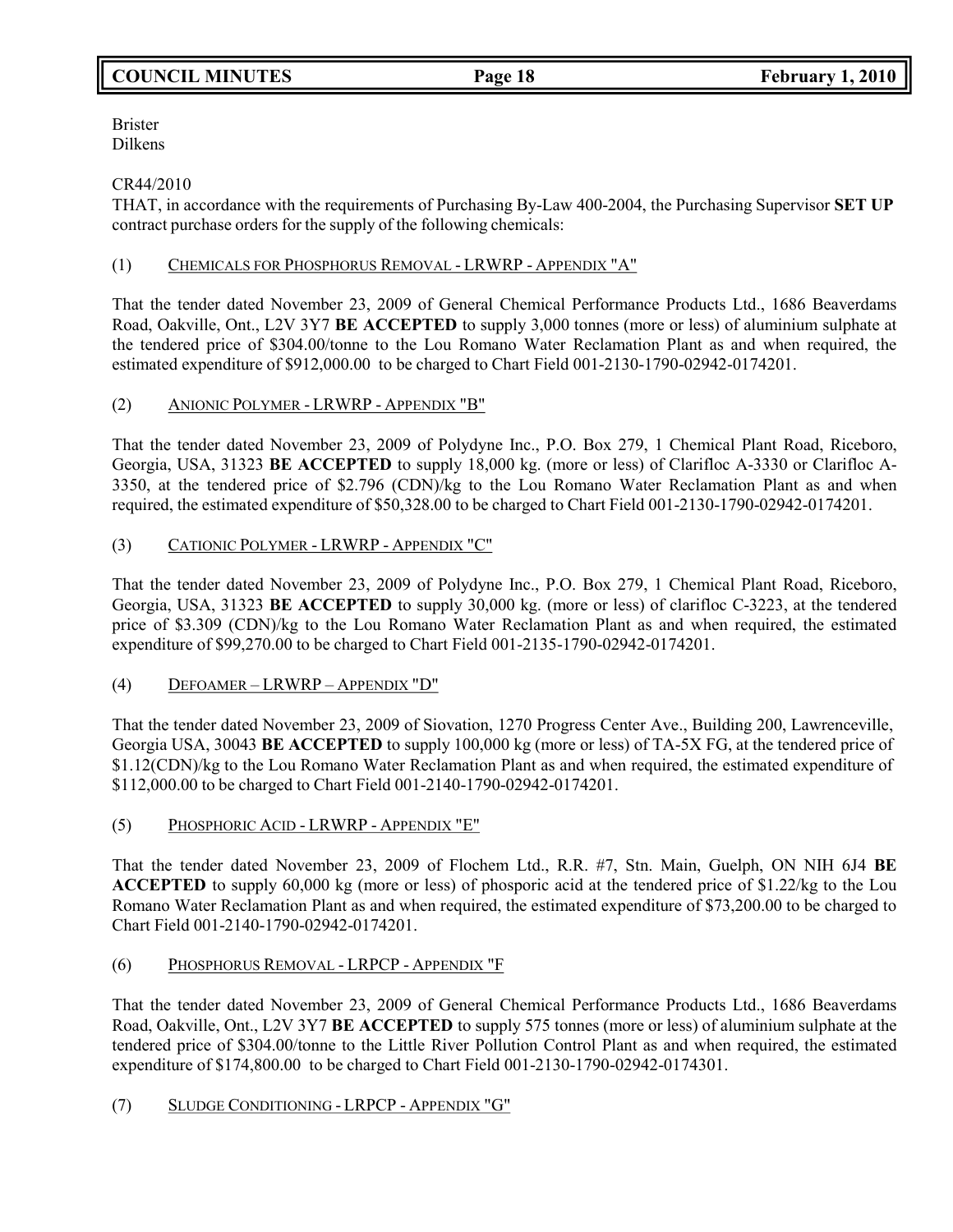## **COUNCIL MINUTES Page 19 February 1, 2010**

That the tender dated November 23, 2009 of Polydyne Inc., P.O. Box 279, 1 Chemical Plant Road, Riceboro, Georgia, USA, 31323 **BE ACCEPTED** to supply 23,000 kg. (more or less) of Clarifloc C-3275 at the tendered price of of \$3.379 (CDN)/kg to the Little River Pollution Control Plant as and when required, the estimated expenditure of \$77,717.00 be charged to Chart Field 001-2135-1790-02942-0174301.

## (8) DISINFECTION - LRPCP - APPENDIX "H"

That the tender dated November 23, 2009 of Dutch Products Inc., 44 Clayson Road, Weston, Ontario, M9M 2G7 **BE ACCEPTED** to supply 90,000 litres (more or less) of sodium hypochlorite at the tendered price of \$0.178/L to the Little River Pollution Control Plant as and when required, the estimated expenditure of \$16,020.00 be charged to Chart Field 001-2140-1790-02942-0174301.

## (9) POTASSIUM PERMANGANATE - APPENDIX "I"

That the tender dated November 23, 2009 of Canada Colors and Chemicals Limited, 175 Bloor St. E., Suite 1300, North Tower, Toronto, Ontario, M4W 3R8 **BE ACCEPTED** to supply 13,000 kg. (more or less) of Potassium Permanganate at the tendered price of \$4.89/kg to the Little River Pollution Control Plant as and when required, the estimated expenditure of \$63,570.00 be charged to Chart Field 001-2140-1790-02942-0174301.

## (10) POLYALUMINIUM CHLORIDE – LRPCP – APPENDIX "J"

That the only submitted tender dated November 23, 2009 of Kemira Water Solutions, 3405 Marie-Victorin Blvd, Varennes, Quebec, J3X 1T6 **BE ACCEPTED** to supply 80,000 litres (more or less) of polyaluminium chloride at the tendered price of \$0.481/L to the Little River Pollution Control Plant as and when required, the estimated expenditure of \$38,480 be charged to Chart Field 001-2140-1790-02942-0174301. Carried.

Report Number **14490 SW2010 C6**

Appendices A-J

**Internal Distribution** Public Works [William Lacasse] City Engineer Interim Director Pollution Control -John Guidolin Manager of Purchasing and Risk Management Chief Financial Officer/City Treasurer City Solicitor

Gignac Postma

## CR45/2010

That the report transmitted by the City Clerk dated January 6, 2010 entitled "Integrity Commissioner – Annual Report" **BE DEFERRED** to a future meeting date, to allow for the Integrity Commissioner to be in attendance.

Carried.

Internal Distribution Council Services [Valerie Critchley, City Clerk] Report Number **14468 GM/10017 7**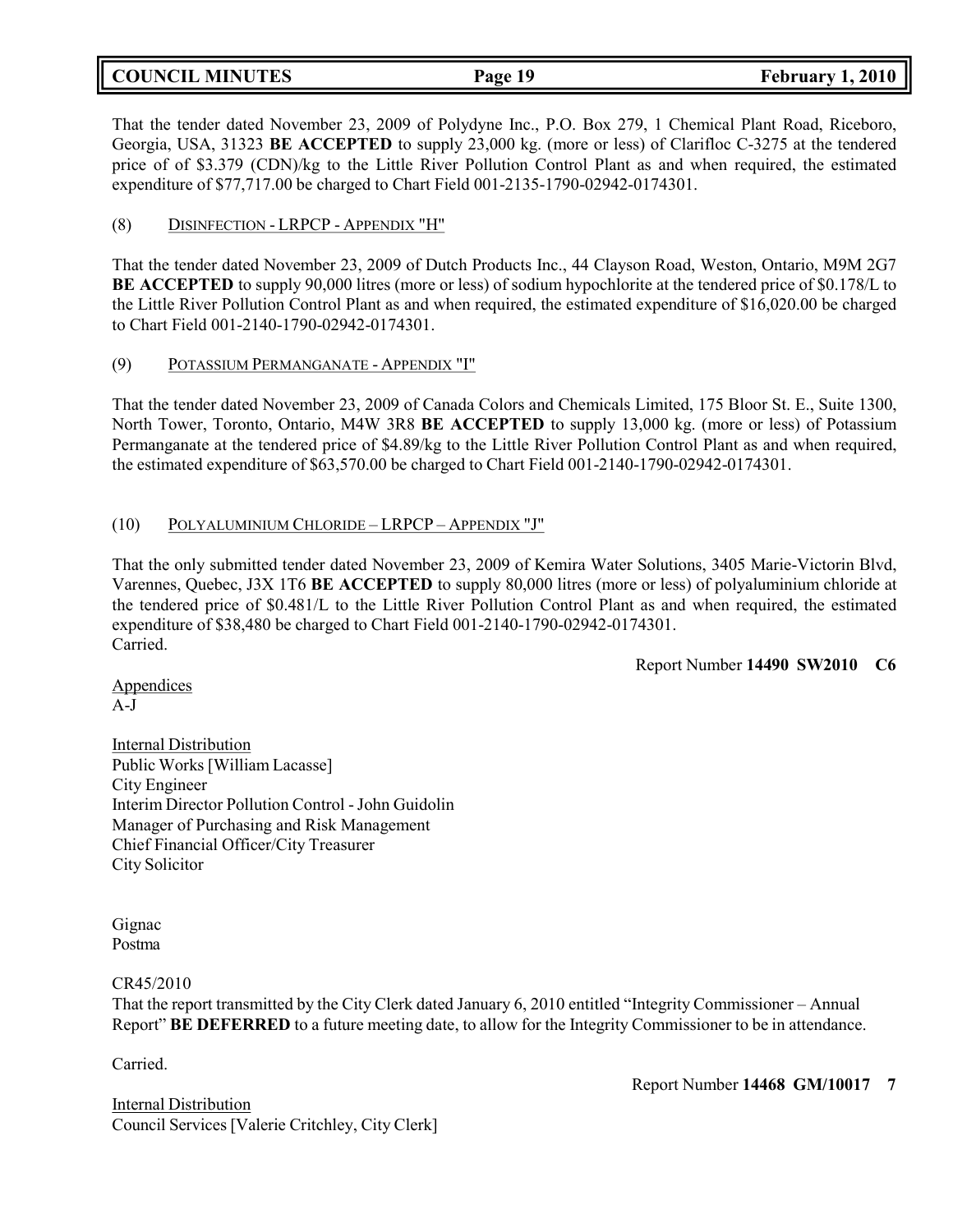## **COUNCIL MINUTES Page 20 February 1, 2010**

Brister Marra

CR46/2010

That City Council **APPROVE** the tax write-off of \$212,204 for the property identified as roll #040-450-00200- 0000.

That City Council **APPROVE** the tax write-off not to exceed \$90,000 for the property identified as roll #070-305- 04400-0000.

Carried.

Report Number **14485 AF2010 8**

**Internal Distribution** Finance [Phil Turner] Chief Financial Officer/City Treasurer

External Distribution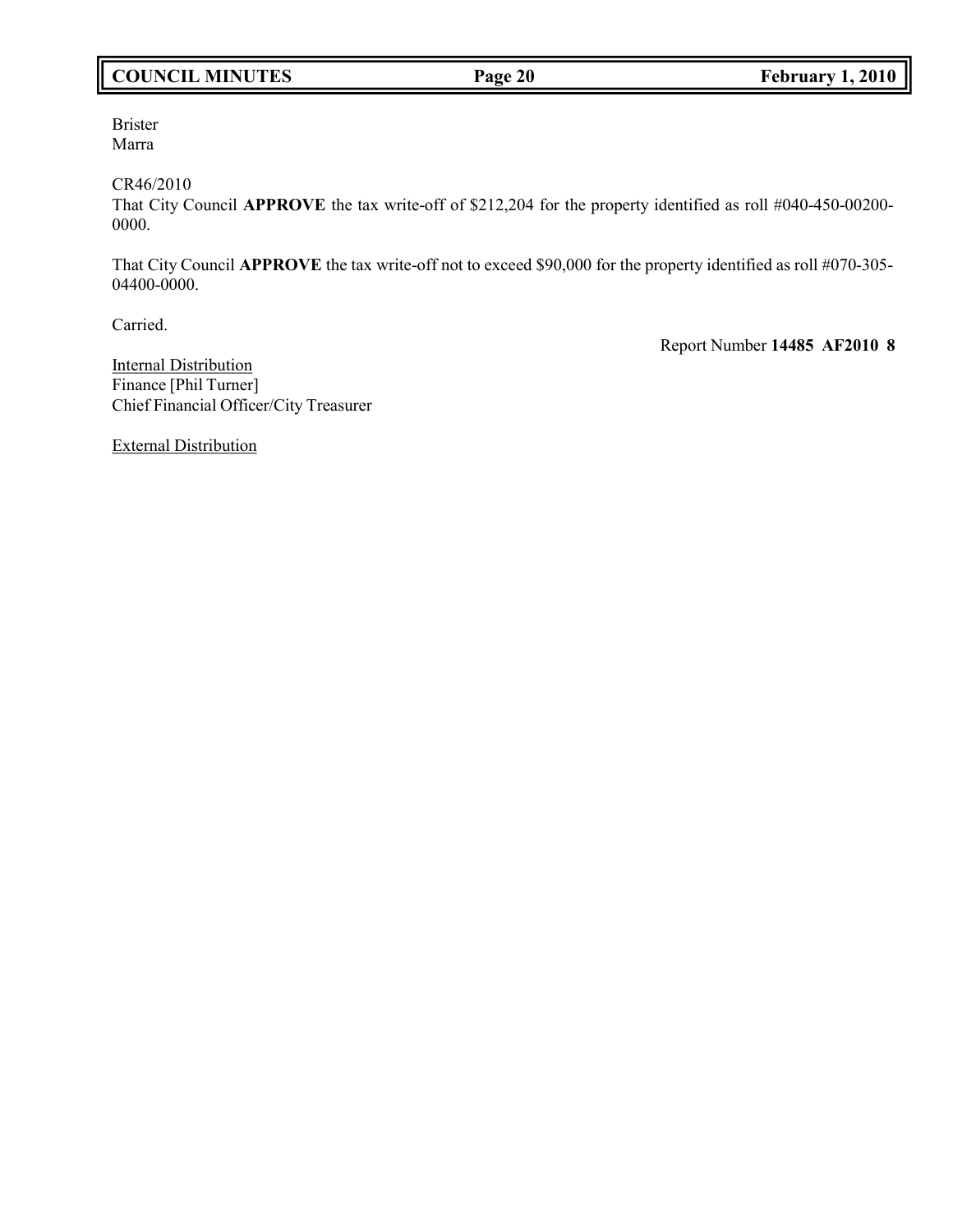**DEFERRED** by Council to the February 8, 2010 meeting of Council [**M43-2010**] MLM/ Windsor, Ontario February 8, 2010

## **REPORT NO. 274** of the **Windsor Heritage Committee**

at its meeting held on January 13, 2010

Present: Robin Easterbrook, Chair Andrew Foot, Vice-Chair Tony Amato Simon Chamely Paul V. DeMarco Janis Marchand Jeffrey Mellow Noreen Slack

## **Your Committee submits the following recommendation**:

That the request by the Greater Essex County District School Board (GECDSB) for grants from the Community Heritage Fund and the Built Heritage Fund, for the rehabilitation of John Campbell School, at 1255 Tecumseh Road East, **BE APPROVED** as follows, with payment upon determination by the Chief Building Official that the work of specified items is completed, and subject to a Heritage Conservation Easement to be donated to the City:

## *Community Heritage Fund, \$350,000*

- Lobby area: reinstate/refinish all woodwork, doors, marble, etc.
- Structural remediation: foundation repairs, window lintel repairs, repairs to concrete beams above windows
- Gymnasium: clean and reinstate stone elements, refinish stage
- Music room second floor: reinstate skylight, reinstate glass and wood frame ceiling to skylight, refinish all woodwork including floor
- Entrance to kindergarten: refinish all woodwork, repair and repoint brickwork on entrance

## *Built Heritage Fund, \$50,000*

- First floor heritage classroom: refinish hardwood floor, plaster patching, refinish trim and millwork, rewire original fixtures, ceiling revisions to accommodate sprinkler system
- Patch and match terrazzo flooring in hallways and stairwells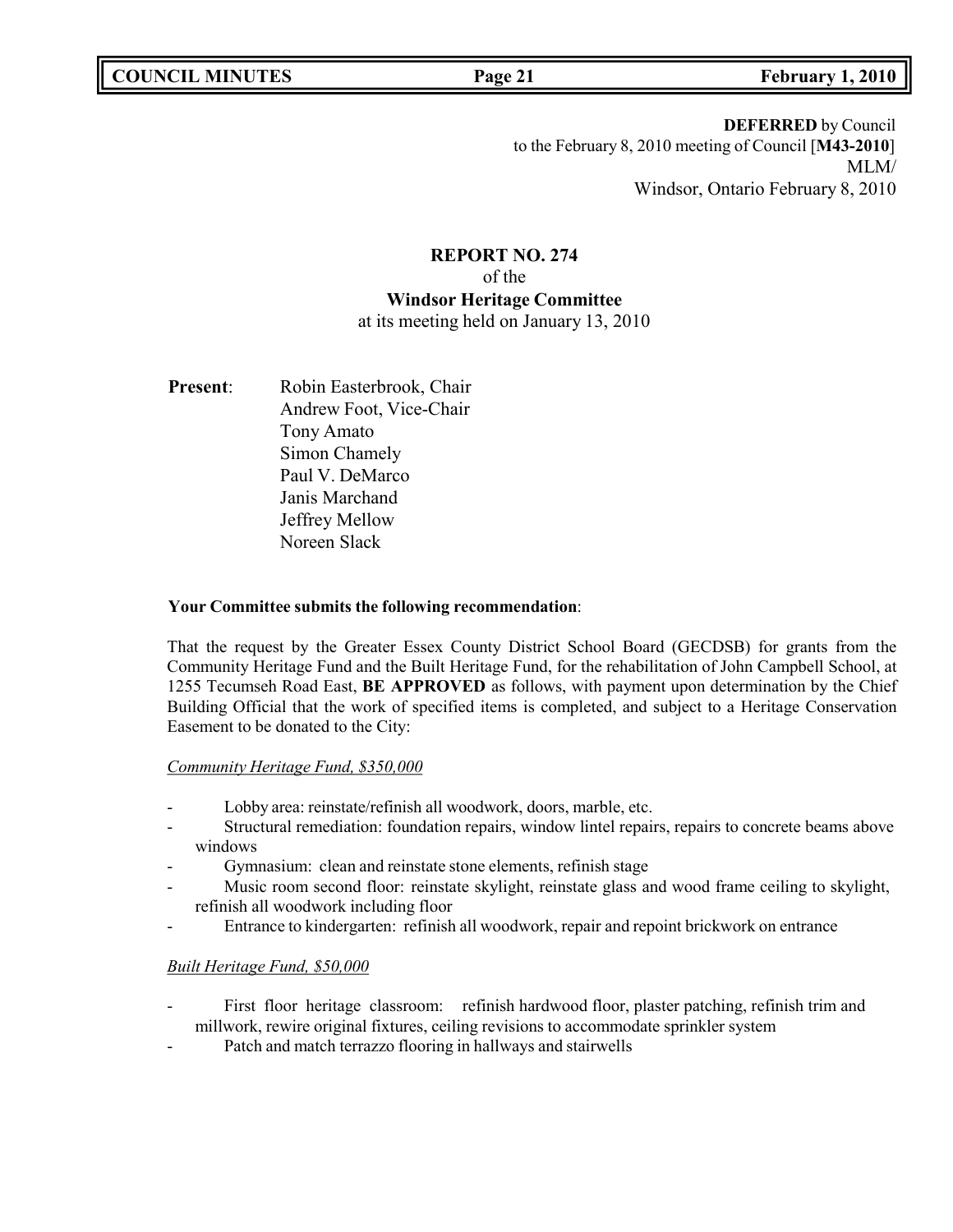|  | <b>COUNCIL MINUTES</b> |
|--|------------------------|
|--|------------------------|

**Report No. 274 of the Windsor Heritage Committee February 8, 2010**

**Note**: Councillor P. Hatfield disclosed a conflict of interest and abstained from voting.

**Note:** The report of the Heritage Planner regarding John Campbell School at 1255 Tecumseh Road East, dated January 6, 2010 is attached.

CHAIR

COUNCIL COMMITTEE COORDINATOR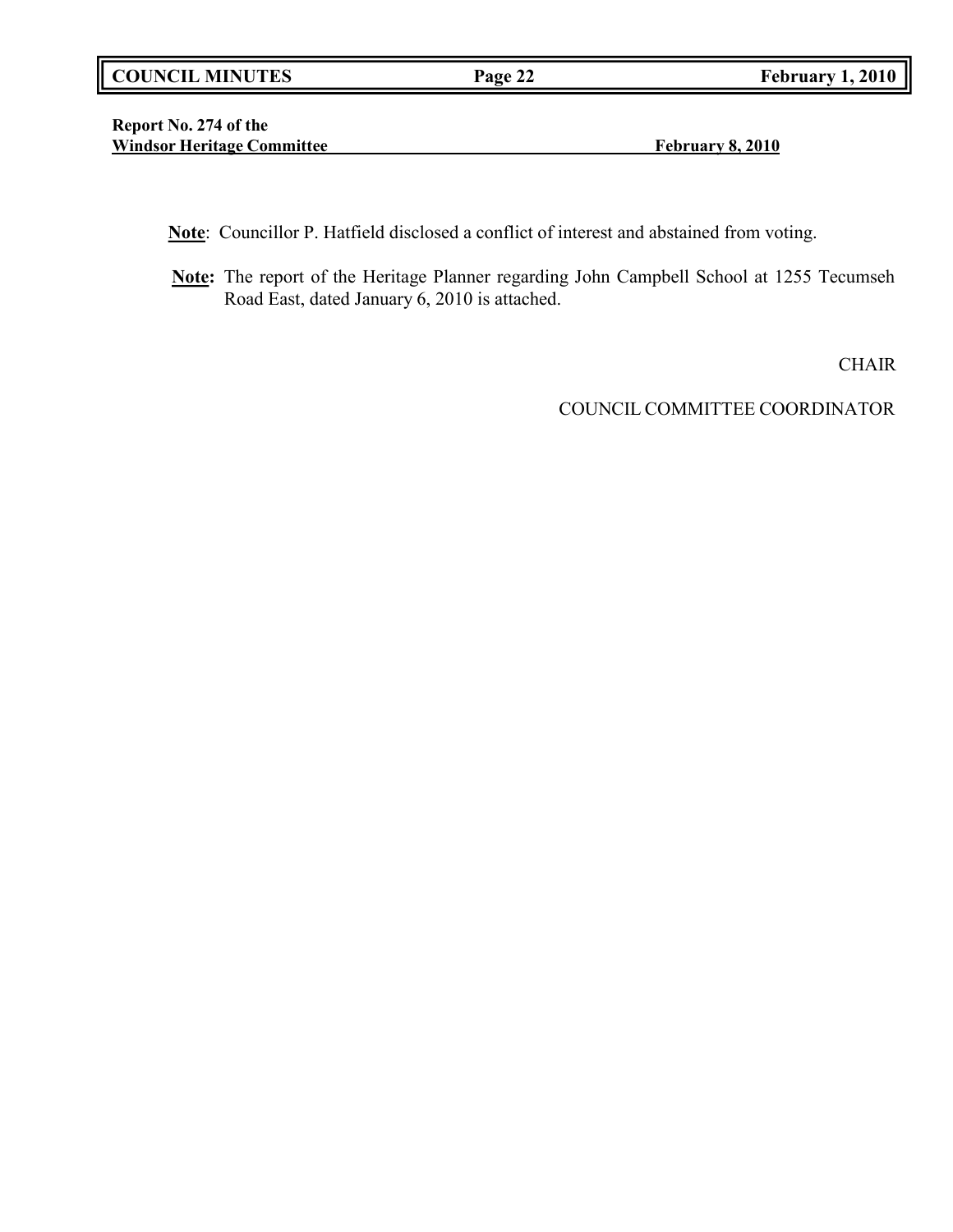**COUNCIL EXECUTE: Page 23 February** 1, 2010

ADOPTED by Council at its meeting held February 1, 2010 [**M45-2010**] VC/bm

# **SPECIAL MEETING OF COUNCIL – IN CAMERA February 1, 2010**

**Meeting called to order at: 3:13 p.m.**

## **Members in Attendance:**

Mayor E. Francis Councillor D. Brister (arrives at 3:17 p.m.) Councillor D. Dilkens Councillor R. Jones Councillor A. Halberstadt Councillor F. Valentinis Councillor K. Lewenza Councillor B. Marra Councillor P. Hatfield Councillor J. Gignac

## **Members Absent:**

Councillor C. Postma

## **Also in attendance:**

H. Reidel, Chief Administrative Officer

- R. Warsh, Community Development and Health Commissioner
- M. Sonego, City Engineer
- G. Wilkki, City Solicitor
- V. Critchley, City Clerk
- O. Colucci, Chief Financial Officer
- E. Basse, Integrity Commissioner (Item 1)
- C. Martini, Legal Counsel (Item 1)

**Verbal Motion is presented by Councillor Lewenza, seconded by Councillor Valentinis,**

**to move in Camera for discussion of the following item(s):**

| ю. | <b>Subject</b>                                                                   | $\mathbf{h}$ – Pursuant to Municipal Act,<br>2001, as amended |
|----|----------------------------------------------------------------------------------|---------------------------------------------------------------|
|    | 1. al Matter – Integrity Commissioner<br>: Outside Legal Counsel will be present | 239(2)(b)                                                     |
|    | 2.   al Matter – contract                                                        | 1239(2)(b)                                                    |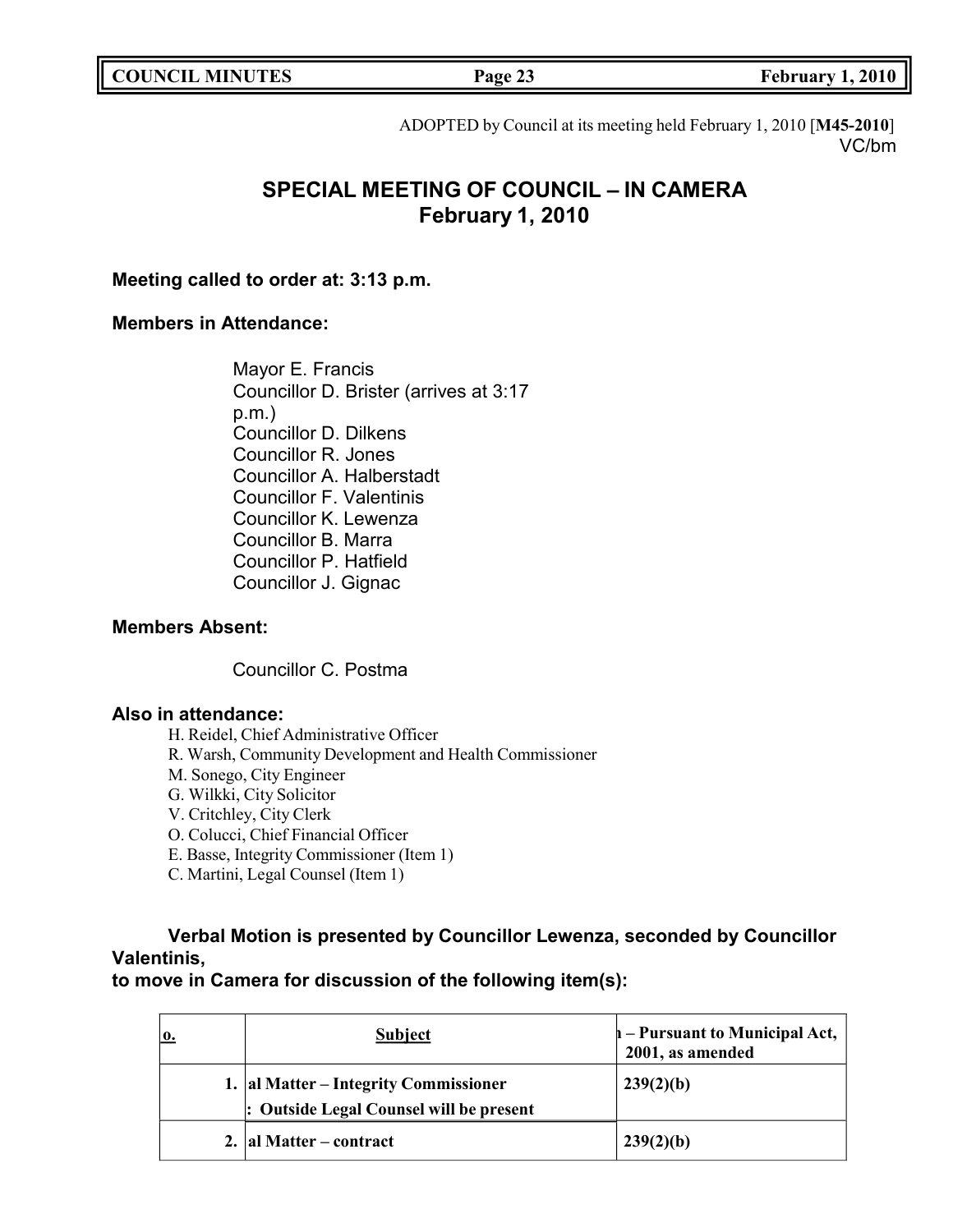| Matter – matters about identifiable<br> al<br>$individual(s) - Verbal Update$ | $(239(2)$ (b)                  |
|-------------------------------------------------------------------------------|--------------------------------|
| o Item 3 on the Regular Agenda.                                               |                                |
| al Matter – Report will be distributed at meeting.                            | 239(2)(b)                      |
| Update – update on Legal matters                                              | $239(2)(a)$ , (c), (e) and (f) |

**Motion Carried.**

## **Declarations of Pecuniary Interest:**

Councillor Jones declares an interest and abstains from voting on Item 1 as it involves him personally.

Councillor Jones declares an interest and abstains from voting on Item 3 as he has a relative employed indirectly in the child care area at the City of Windsor.

Councillor Marra declares an interest and abstains from voting on Item 3 as his employer has a contractual relationship with a private daycare provider.

**Discussion on the items of business. (Items 1, 2, 3)**

**All Administration, except the Chief Administrative Officer, City Clerk and City Solicitor leave the meeting at 5:09 p.m.**

**Discussion on the items of business (Item 4)**

**All Administration return to the meeting at 5:24 p.m.**

**Discussion on the items of business (Item 5)**

**Verbal Motion is presented by Councillor Brister, seconded by Councillor Dilkens, to move back into public session.**

**Motion Carried.**

**Moved by Councillor Brister, seconded by Councillor Jones, THAT the Clerk BE DIRECTED to transmit the recommendation(s) contained in the report(s) discussed at the In-Camera Council Meeting held February 1, 2010 directly to**

**Council for consideration at the next Regular Meeting.**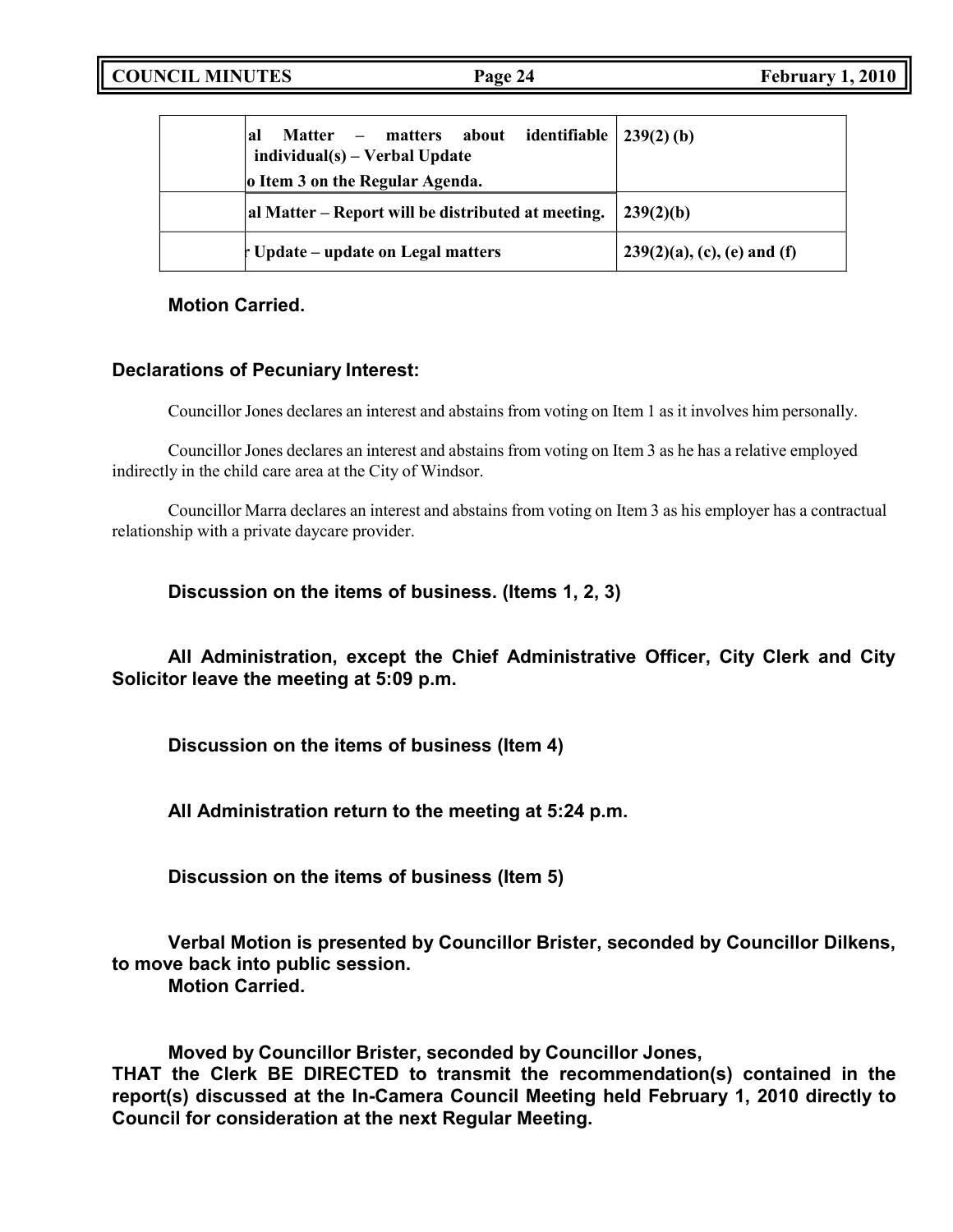| <b>COUNCIL MINUTES</b> | Page 25 | <b>February 1, 2010</b> |
|------------------------|---------|-------------------------|
|                        |         |                         |

1. That the recommendation of the Integrity Commissioner to withdraw his report respecting a potential conflict of interest due to lack of jurisdiction **BE ACCEPTED**.

## **Councillor Jones declares a conflict and abstains from voting.**

2. That the confidential report from the Deputy Clerk and City Clerk respecting a contract **BE RECEIVED** and that Administration **BE AUTHORIZED** to proceed in accordance with the verbal direction of Council.

## **Councillor Halberstadt voting nay.**

3. That the confidential verbal update from the Executive Director of Human Resources and Community Development and Health Commissioner respecting Item 3 on the regular agenda, closing of child care centres, **BE RECEIVED FOR INFORMATION.**

## **Councillors Marra and Jones declare a conflict and abstain from voting.**

4. That the recommendation contained in the confidential report from the Chief Administrative Officer respecting a personal issue **BE APPROVED**, and that Administration **BE DIRECTED** to proceed on the verbal instructions of Council.

5. That the verbal update respecting the border issue **BE RECEIVED FOR INFORMATION**.

## **Motion Carried.**

**Moved by Councillor Jones, seconded by Councillor Halberstadt, That the special meeting of council held February 1, 2010 BE ADJOURNED. (Time: 5:29 p.m.)**

**Motion Carried.**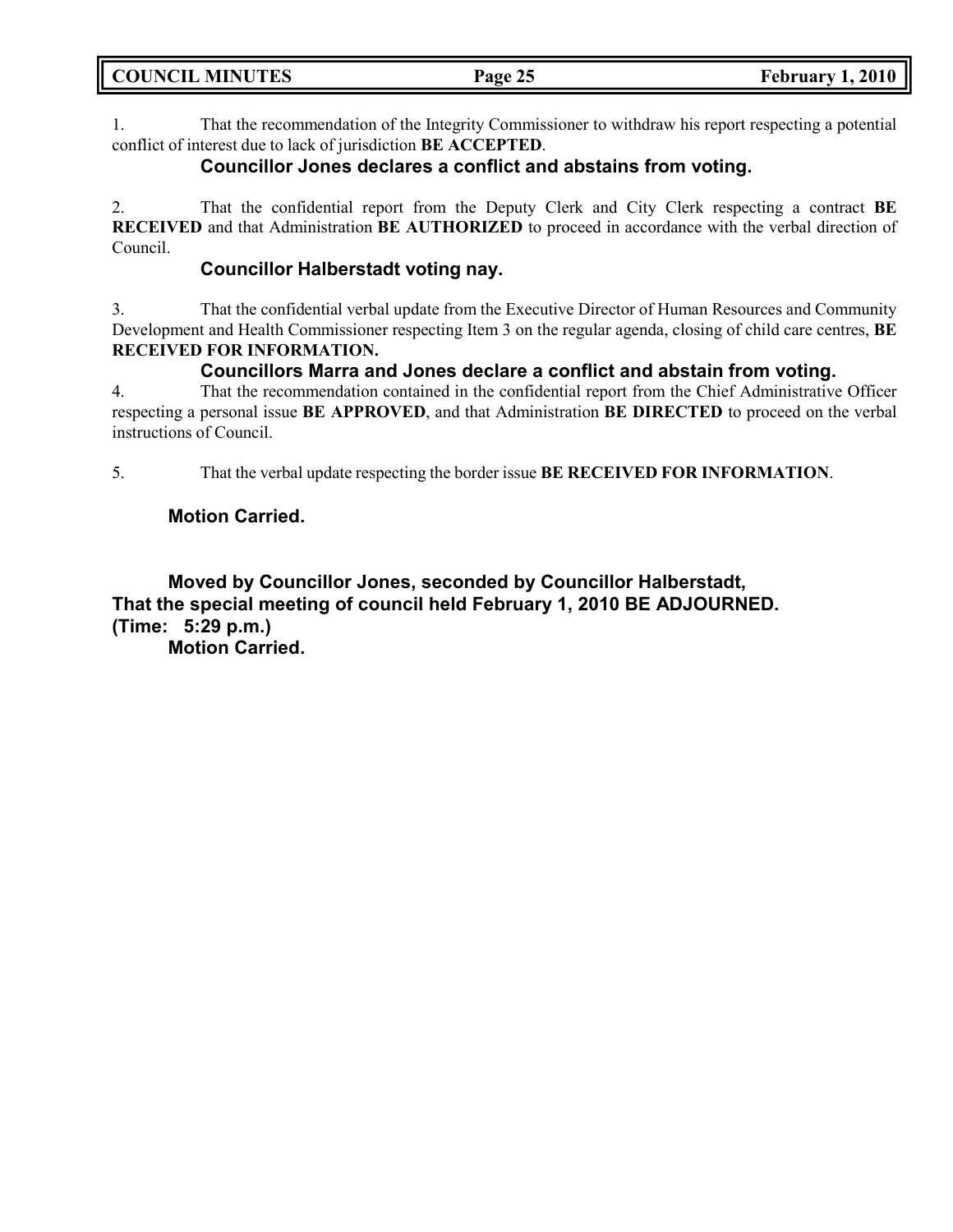| <b>COUNCIL MINUTES</b> |  |  |
|------------------------|--|--|
|------------------------|--|--|

**COUNCIL EXECUTE: Page 26 February** 1, 2010

ADOPTED by Council at its meeting held February 1, 2010 [**M46-2010**] VC/bm

# **SPECIAL MEETING OF COUNCIL – IN CAMERA January 18, 2010 (Session 2)**

**Meeting called to order at: 10:59 p.m.**

## **Members in Attendance:**

Mayor E. Francis Councillor D. Brister Councillor D. Dilkens Councillor R. Jones Councillor A. Halberstadt Councillor F. Valentinis Councillor K. Lewenza \ Councillor B. Marra Councillor P. Hatfield Councillor J. Gignac Councillor C. Postma

## **Also in attendance:**

H. Reidel, Chief Administrative Officer M. Sonego, City Engineer G. Wilkki, City Solicitor V. Critchley, City Clerk O. Colucci, Chief Financial Officer A. Berry, Lead Auditor P. Ross, KPMG A. Roman, Legal Counsel

**Verbal Motion is presented by Councillor Brister, seconded by Councillor Postma,**

**That Rule 3.3(a) of the** *Procedure By-law, 420-2001 as amended,* **BE WAIVED to allow for the Mayor to call a special meeting without 24 hours notice, to discuss legal issues surrounding the 400 City Hall Square Audit. (Solicitor-client privilege***, Section 239(2)(f) of the Municipal Act)*

**Motion Carried.**

## **Declarations of Pecuniary Interest:**

None declared.